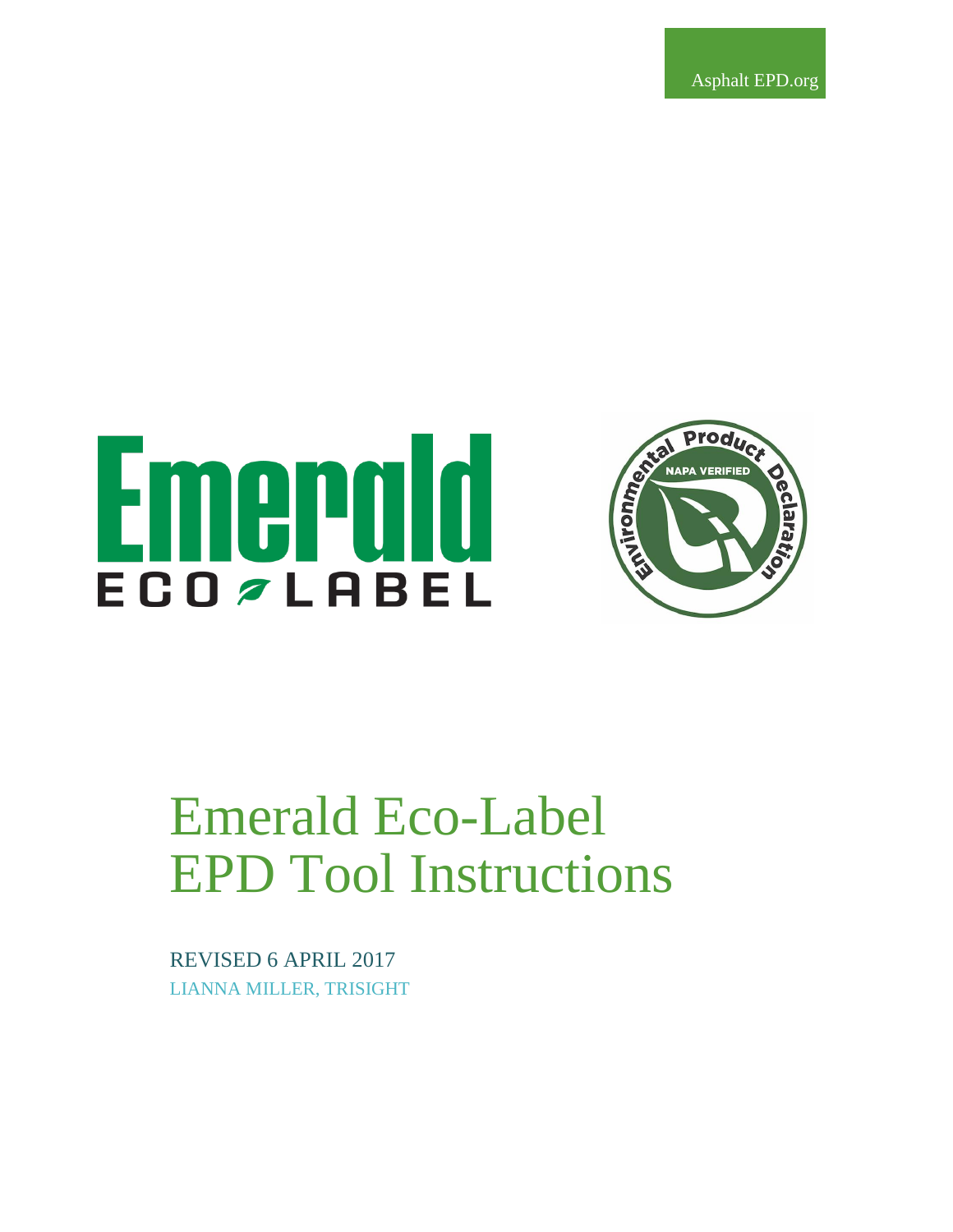



## Purpose of this Document

These instructions, paired with the EPD Tool Data Gathering sheet, are intended to introduce you to Environmental Product Declarations (EPDs), and to guide you through the full process of creating EPDs, from initial user sign up, to final document creation. You may want to have the EPD Data Gathering sheet open while going through these instructions.

# Table of Contents

| Step 2: Creating a Production Facility (lines 7-10 of EPD Data Gathering) - 7 - |  |
|---------------------------------------------------------------------------------|--|
|                                                                                 |  |
|                                                                                 |  |
| Step 3: Enter Material Suppliers (lines 44-78 of EPD Data Gathering)  - 11 -    |  |
|                                                                                 |  |
|                                                                                 |  |
|                                                                                 |  |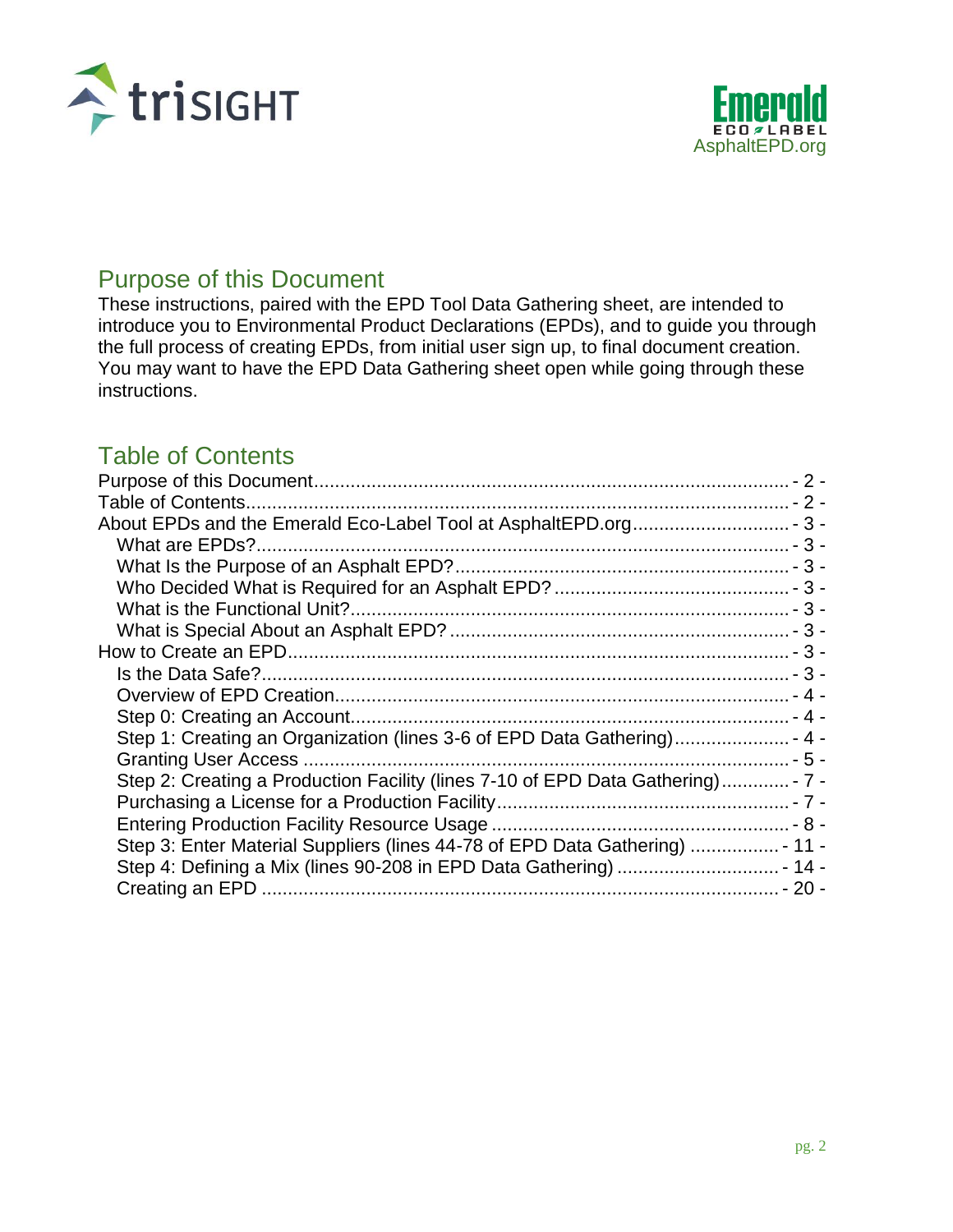



### About EPDs and the Emerald Eco-Label Tool at AsphaltEPD.org What are EPDs?

An Environmental Product Declaration (EPD) is a Type III Environmental Label as defined in [ISO Standard 14025:2006, Environmental Labels and Declarations.](http://www.iso.org/iso/catalogue_detail%3Fcsnumber%3D38131) EPDs communicate the environmental impacts of a product or service using a Life Cycle [Assessment \(LCA\).](https://en.wikipedia.org/wiki/Life-cycle_assessment) The process used to develop an EPD ensures consistent data collection, analysis and reporting requirements, supported by third-party verification. This ensures the reliability of the information communicated through an EPD. Typically, an EPD development process adheres to various international standards; chief among them is the ISO 14025 standard.

#### What Is the Purpose of an Asphalt EPD?

The goal of an asphalt EPD is to communicate the environmental impacts of creating one ton of an asphalt mix. Several sustainability and green construction rating systems now require or request EPDs for certain projects, including Greenroads and LEED.

#### Who Decided What is Required for an Asphalt EPD?

The Product Category Rules (PCR) Committee, comprised of industry representatives and LCA professionals working in concert with the National Asphalt Paving Association (NAPA), determined the scope, functional unit, assumptions, and required inputs for an Asphalt EPD. The PCR Committee also ensured that the PCR for asphalt pavement and the underlying LCA met the requirements set forth by ISO.

#### What is the Functional Unit?

The functional unit for asphalt is one short ton of mix as it leaves the manufacturing plant. The EPD is therefore a cradle-to-gate measurement of environmental impacts, including the phases of raw material extraction, material transport, and manufacture. This means it does not include the impact of later stages such as use and end-of-life disposal or recycling.

#### What is Special About an Asphalt EPD?

Asphalt is one of the first industries to create a software tool that allows manufacturers to enter their own data and make EPDs, dramatically decreasing the cost to individual manufacturers to create EPDs for their asphalt mixes.

# How to Create an EPD

#### Is the data safe?

As you move through the creation of an EPD, it is necessary to enter data about your plant's energy usage, material usage, and mix design. The Emerald Eco-Label tool has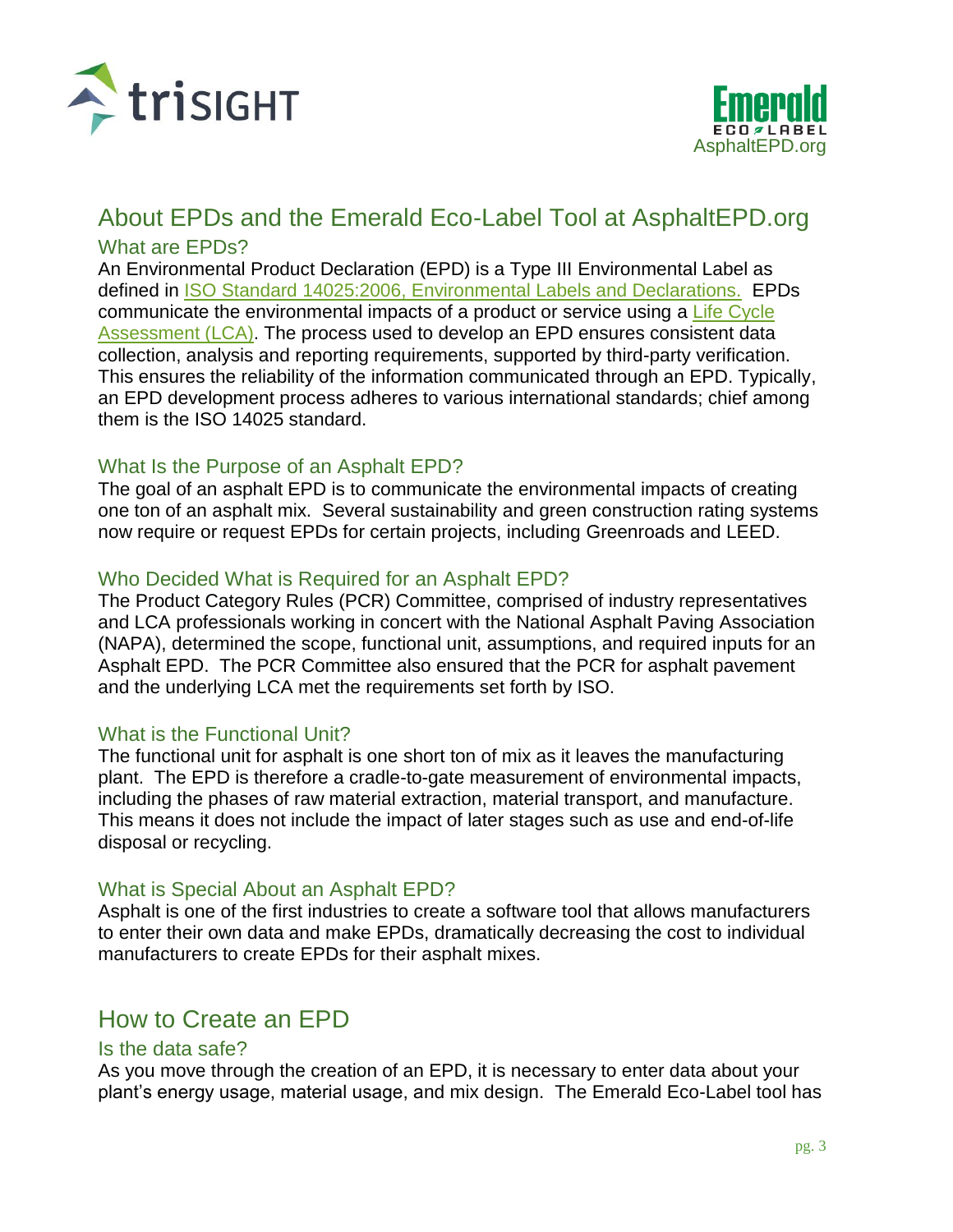

been designed specifically to safeguard sensitive data. It saves, stores, and processes your data according to the underlying algorithms of the LCA without being viewed by a person. Additionally, if any data verification must occur (for example, your company has unusual values for energy usage), any third-party verifier is bound by NDA to not release or discuss your data except in the final, averaged formats of environmental impacts. Finally, once you have created an EPD, all data in the EPD itself has been passed through the underlying LCA algorithm, effectively obscuring any details about your plant's specific operations, while still allowing you to meet the requirements for creating an EPD, and even giving you an opportunity to showcase your plant's sustainability.

#### Overview of EPD Creation

**E**trisight

EPD creation consists of five steps:

- 1. Enter company data (Organizations)
- 2. Enter plant data (Production Facilities)
- 3. Enter data about your suppliers (Material Sources)
- 4. Define a mix (Mix Definitions)
- 5. Create an EPD for the mix (Product Declarations)

#### Step 0: Creating an Account

To begin the process of using the EPD Tool, you'll first have to create an account. Click on "Create Account" on the left sidebar (Figure 1).

Once you are logged in, the sidebar menu updates to guide you through the steps of EPD creation (Figure 2).

If you need to change details of your account, you can access them by clicking on the red arrow icon in the upper right of the EPD Tool site.

#### Step 1: Creating an Organization (lines 3-6 of EPD Data Gathering)

If you are the first in your Organization to create an account, you will need to enter information about your Organization. At this time, you will also designate one person who will be the Technical Lead for your Organization. Your Technical Lead must have gone through the webinar-based training (more information about this in the Granting User Access section). If someone else is already the Technical Lead for your company, they will be able to grant you access to your organization's EPD Tool account.

 $\bigtriangledown$  Sign in **谷** Home **L** Published EPDs About the Tool **N** Contact Us

trisight

& Create Account





*Guides EPD Creation*



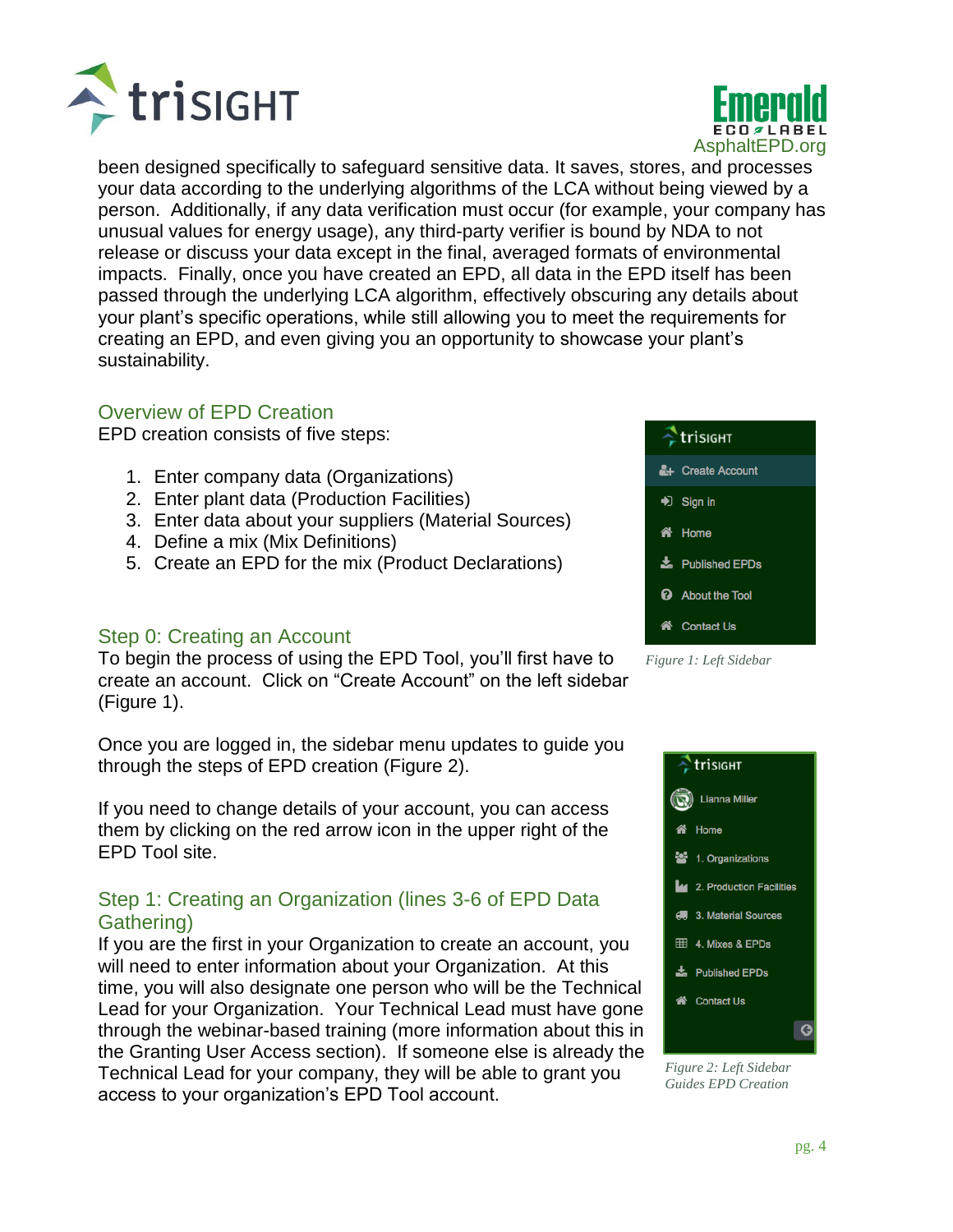



For most manufacturers, your Organization is your company. For some organizations with large parent companies, this may be your division or section. A single user can be a part of multiple Organizations (useful for very large Organizations).

For the Organization level data, typically you will be entering the name and address of your Technical Lead, as well as for your billing department. You will also be asked for your NAPA (National Asphalt Pavement Association) login credentials, if your organization is a member of NAPA. Contact NAPA directly if you do not have your login credentials.

You can edit an organization by clicking on the name of the organization.

| Your Organizations New   |               |
|--------------------------|---------------|
| <b>Plants</b>            | <b>Delete</b> |
| <b>WebinarTest Plant</b> | Delete        |
|                          | <b>Delete</b> |
|                          |               |

*Figure 3: The Organizations page*

#### Granting User Access

The Technical Lead, the person who leads EPD creation at your company (often a plant manager, or a sustainability or LCA expert) will have administrative authority to grant user access to different levels of the EPD Tool, including allowing users to add other users. All Technical Leads must first go through the two-stage, webinar-based training offered by NAPA in order to meet data quality requirements. Once the person who will be Technical Lead has been through the webinars, they will be granted the ability to create Organizations and regulate other user's capabilities within their Organization(s).

To change a user's access, they must have already created a user account. To access user settings, go to the Organizations page, and click on the name of your Organization (Figure 3). This will take you to the account page for that particular Organization (Figure 4). Here you can upload your company's logo, view contact information, Diamond Plant status, and a list of authorized users for that Organization.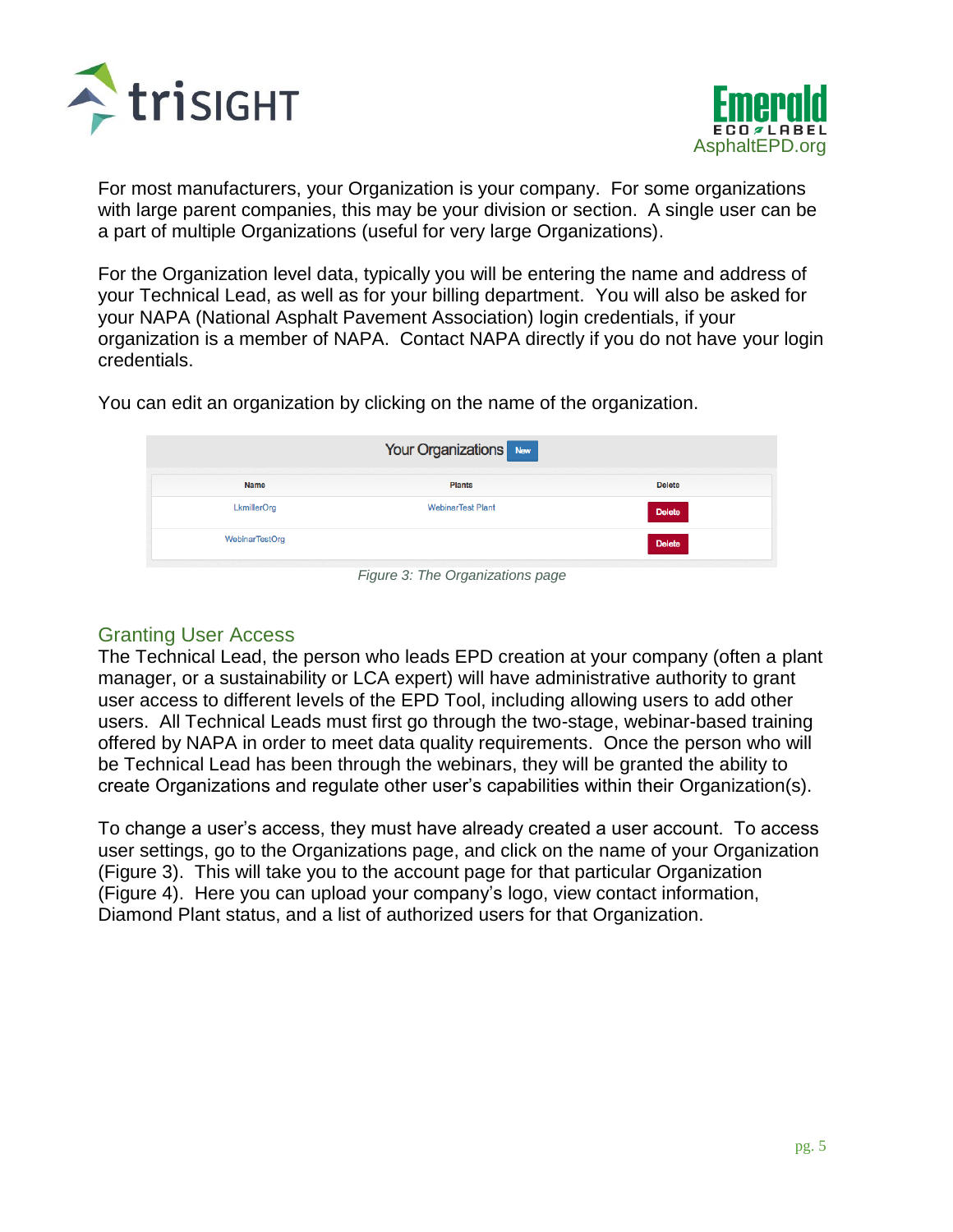



| <b>User</b>                                                                               | <b>Edit Organization</b><br><b>Details</b>  | <b>View All Plants</b> | <b>Edit All Plants</b>              | <b>Add Plants</b>           |                   | <b>Delete Plants</b> | <b>Add Users</b> |
|-------------------------------------------------------------------------------------------|---------------------------------------------|------------------------|-------------------------------------|-----------------------------|-------------------|----------------------|------------------|
| <b>LTest MTest</b><br>Ikmiller@mtu.edu                                                    | $\mathbf x$                                 | ◡                      | $\mathbf x$                         | ✔                           |                   | ◡                    |                  |
| <b>Benjamin Ciavola</b><br>btciavol@mtu.edu                                               | ✓                                           | ✓                      | $\checkmark$                        | ✓                           |                   | ◡                    | ◡                |
| L. Miller<br>lianna@trisightengineering.com                                               | ✓                                           | ୰                      | ୰                                   | $\boldsymbol{\mathscr{L}}$  |                   | ✔                    |                  |
| <b>Plant Authorizations</b><br>Manage plant-level user permissions for your organization. |                                             |                        |                                     |                             |                   |                      | Edit             |
| Plant                                                                                     | <b>User</b>                                 | <b>View Plant</b>      | <b>Edit Plant</b><br><b>Details</b> | <b>Edit Primary</b><br>Data | <b>Edit Mixes</b> | <b>Edit Sources</b>  | <b>Add Users</b> |
| LkmillerOrg - WebinarTest<br>Plant                                                        | L. Miller<br>lianna@trisightengineering.com | ✓                      |                                     | ✔                           | ✓                 |                      |                  |
| <b>Diamond Plants</b>                                                                     |                                             |                        |                                     |                             |                   |                      |                  |
|                                                                                           |                                             |                        |                                     |                             |                   |                      |                  |

*Figure 4: Editing an Organization*

Clicking the blue "Edit" box will allow you to change the authorization level of current users, and add new users (Figure 5). Enter the email address of the new user you want to add into the empty text box on the last line of the user list to edit their access. You can choose to allow a user to add other users, edit the organization, and view, and edit plants. Currently those settings apply to all plants within an Organization. You may also choose to allow a user to create new plants and delete them.

If you are a member of more than one Organization, you can toggle which Organization you are viewing on the Production Facilities, Materials Sources, and Mixes & EPDs pages by selecting the blue font pulldown menu on the upper left of all of those pages.

| User*                       | Can view<br>org | Can edit<br>org | Can view all<br>plants | Can edit all<br>plants | Can add<br>plants     | Can delete<br>plants | Can add<br>users | Has been<br>trained   | <b>Delete</b> |
|-----------------------------|-----------------|-----------------|------------------------|------------------------|-----------------------|----------------------|------------------|-----------------------|---------------|
| Ikmiller@mtu.edu<br>÷       | ø<br>÷          | O               | Ø                      | $\Box$                 | Ø                     | Ø                    | $\mathbf{z}$     | ø                     | о             |
| btciavol@mtu.edu<br>÷       | Ø               | ø               | Ø                      | $\bullet$              | $\boldsymbol{\sigma}$ | ø                    | Ø                | $\boldsymbol{\omega}$ | о             |
| lianna@trisightengineeri \$ | ø               | Ø               | Ø                      | $\bullet$              | $\overline{v}$        | Ø                    | $\mathcal{D}$    | ø                     | O             |
|                             | O               | $\Box$          | $\Box$                 | $\Box$                 | $\Box$                | $\Box$               | $\Box$           | $\Box$                | O             |
|                             |                 |                 |                        |                        |                       |                      |                  |                       |               |

*Figure 5: Controlling User Roles*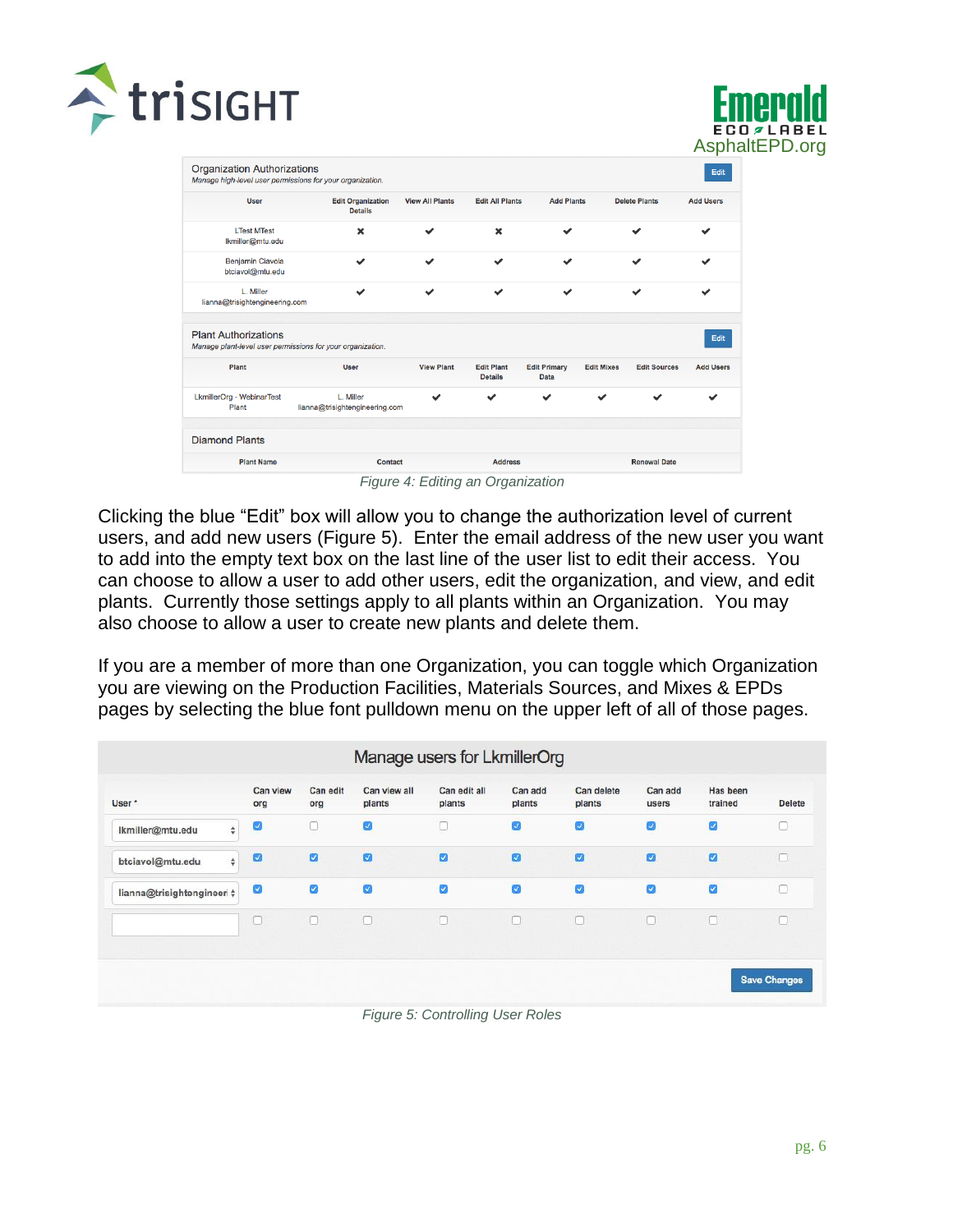



#### Step 2: Creating a Production Facility (lines 7-10 of EPD Data Gathering)

Creating a plant is as simple as entering its physical location and a contact person for EPD creation for that plant. Click on the 2. Production Facilities link on the sidebar, and then on the "New" button to enter this data. Once entered, the new plant will appear on the Production Facilities page. At this point, you may now purchase a license for the Production Facility.

#### Purchasing a License for a Production Facility

A license is required to create EPDs for mixes made at a given production facility. Once a license is purchased, you may make an unlimited number of EPDs for mixes made at that plant. Be aware that because of regional variances in power production and differences in material suppliers, an EPD created for one facility will not be valid for any other plant.

Pressing the Purchase License button will take you to the purchase page. NAPA members have a different rate from non-members as a benefit of their membership. Choose the appropriate plan, and you will be routed to NAPA's secure payment site.

|                          |                | Thank you for purchasing a license for WebinarTest Plant. Please enter primary data for this facility by clicking on the Enter Data button in the corresponding row. |                     |
|--------------------------|----------------|----------------------------------------------------------------------------------------------------------------------------------------------------------------------|---------------------|
| <b>Name</b>              | <b>Payment</b> | <b>Plant Data</b>                                                                                                                                                    |                     |
| <b>WebinarTest Plant</b> |                | <b>Enter Data</b>                                                                                                                                                    | <b>Delete Plant</b> |
|                          | $-$            | $\sim$ $\sim$ $\sim$ $\sim$ $\sim$ $\sim$ $\sim$                                                                                                                     |                     |

*Figure 6: Purchasing a License*

If you encounter problems during payment, contact NAPA directly for payment assistance.

To meet the ISO requirements, the PCR must be reevaluated by January of 2022. This means that all EPDs are valid through January 31, 2022, regardless of when they are created. As a result, the cost to purchase a license is on a sliding scale based on how long your facility's EPDs will be valid. See Table 1.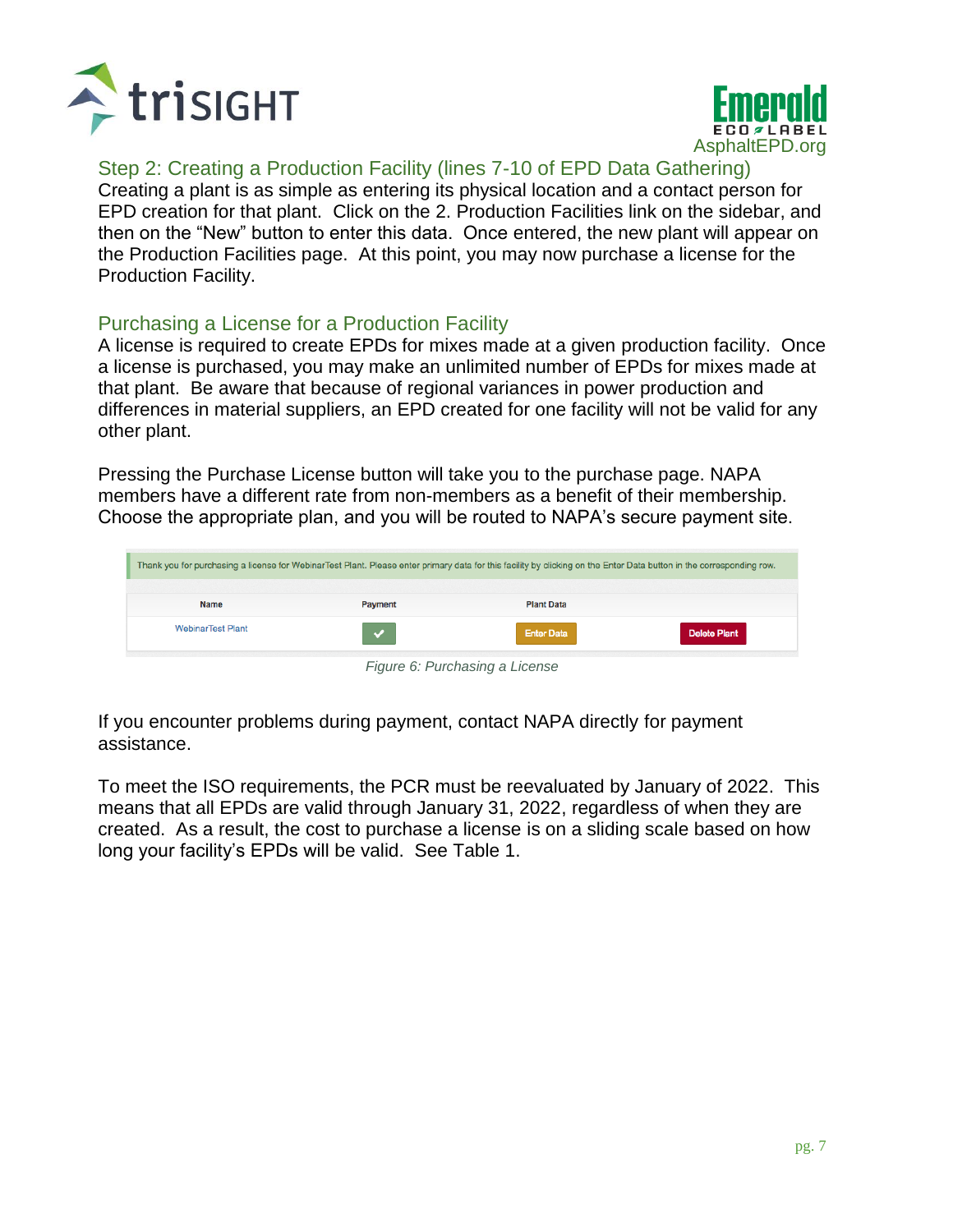



#### *Table 1: Cost Per Plant for Unlimited EPDs*

| Year                         | <b>NAPA Members</b> | Non-<br>members |
|------------------------------|---------------------|-----------------|
| 2017 (access for 5<br>years) | \$1000              | \$1250          |
| 2018 (access for 4<br>years) | \$1000              | \$1250          |
| 2019 (access for 3<br>years) | \$900               | \$1050          |
| 2020 (access for 2<br>years) | \$700               | \$800           |
| 2021 (access for 1 year)     | \$400               | \$450           |

Next you will enter the plant resource use data. It is strongly recommended that the EPD Data Gathering sheet is completed before this step. Alternately, the relevant portions of the EPD Data Gathering sheet are replicated in this instruction package, and you may gather the data using this document as a guide.

#### Entering Production Facility Resource Usage

In order to characterize the environmental impacts of the creation of one ton of mix (the end goal of an EPD), the LCA requires analysis of the energy and water use at the production facility. Once you have purchased a license for a plant, you can access the data entry page by clicking on the "Complete" button. Refer to the EPD Data Gathering sheet, lines 11-40 (reproduced in Table 2), for guidance on individual entries.

If at any time you wish to save and exit, press the "Submit" button at the bottom of the page. The data you have entered will be saved, and the plant marked as "Incomplete" on the Production Facilities page. To complete the resource usage, click the "Incomplete" button.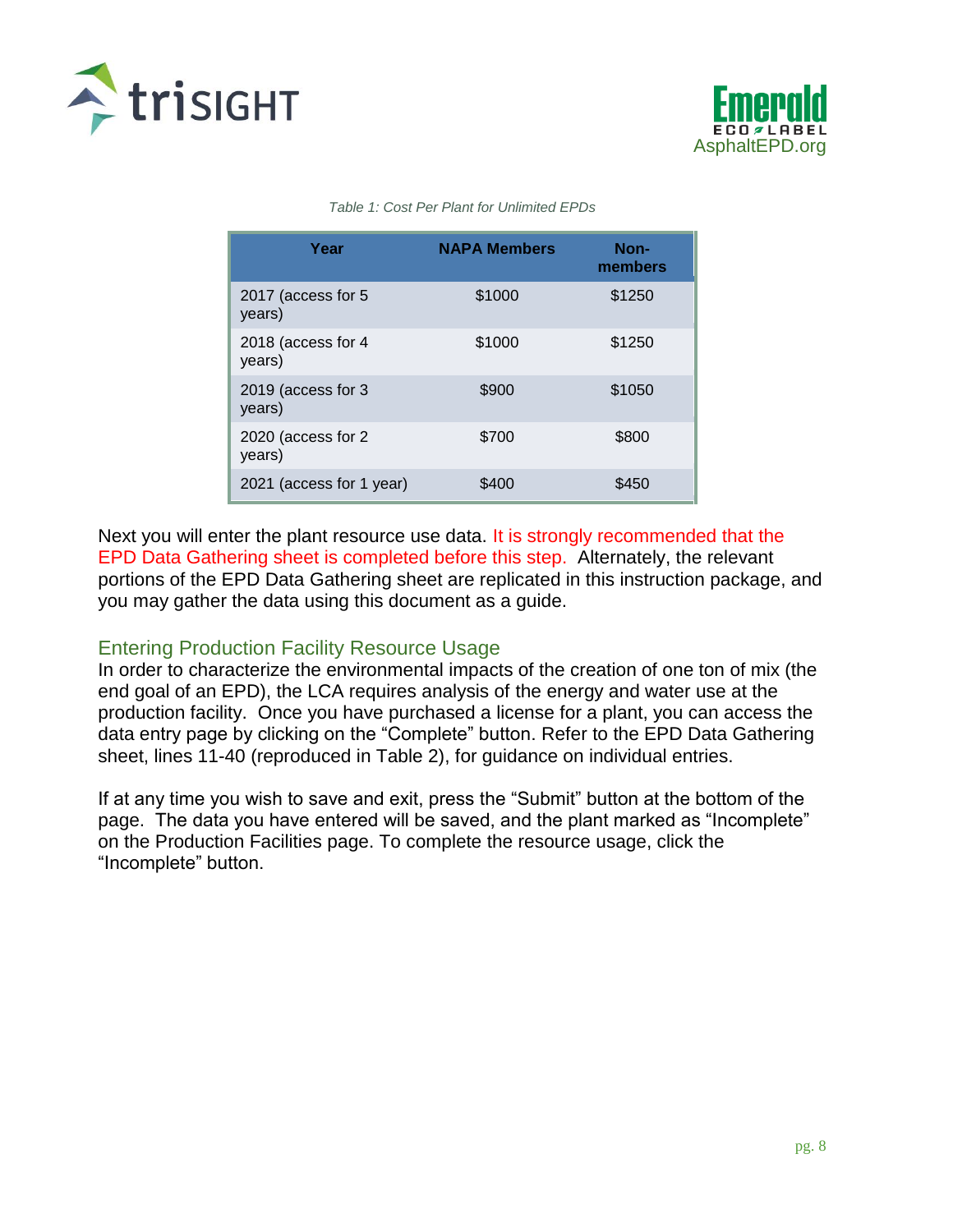



#### *Table 2: Data Needed to Complete a Production Facility*

| <b>Recorded</b><br>Amount:                        | <b>Production Facility</b><br><b>Resource Use</b> | <b>Units</b>            | <b>Comments &amp; Help</b>                                                                                                                                                                                                                                                                                                                                                                                       |
|---------------------------------------------------|---------------------------------------------------|-------------------------|------------------------------------------------------------------------------------------------------------------------------------------------------------------------------------------------------------------------------------------------------------------------------------------------------------------------------------------------------------------------------------------------------------------|
|                                                   | Annual Production &<br>Electricity                |                         |                                                                                                                                                                                                                                                                                                                                                                                                                  |
|                                                   | Data collection start date                        |                         | All quantities reported in the Production<br>Facility section will be over a cumulative<br>period of 12 months, within the last five years.<br>Enter the start date of the twelve month period<br>during which the data was recorded. The<br>reported data for all the subsequent<br>categories (in Production Facility) must have<br>been measured for the same twelve month<br>period starting from this date. |
|                                                   | Total Asphalt Mix Sold (per<br>year)              | <b>US Short</b><br>Tons | This must be over the same 12 month period<br>as all the other plant data                                                                                                                                                                                                                                                                                                                                        |
|                                                   | <b>Total Water</b>                                | Gal                     | If you have exact (metered) water use data,<br>enter it here. Only water used in asphalt<br>production and dust control should be<br>included.                                                                                                                                                                                                                                                                   |
|                                                   | <b>Electricity: Grid Power</b>                    | kWh                     | Enter total line electricity use for the 12 month<br>period.                                                                                                                                                                                                                                                                                                                                                     |
| Automatically<br>computed from<br><b>ZIP</b> code | eGRID subregion                                   |                         | This portion will self populate given the zip<br>code of your plant. If you are interested, more<br>about eGRID regions may be found by<br>entering your zip code into the EPA's power<br>profiler: https://www.epa.gov/energy/power-<br>profiler Your region will appear in bold below<br>the US map.                                                                                                           |
|                                                   | Electricity: Solar                                | kWh                     | If your plant uses onsite solar sources, report<br>the estimated energy contribution from these<br>sources during your 12-month period here.<br>Note that this is only onsite solar! The<br>percentage of solar from your electricity<br>provider is already calculated during the<br>eGRID step.                                                                                                                |
|                                                   | Electricity: Wind                                 | kWh                     | Electricity generated by onsite wind energy<br>sources. As with solar, only wind power<br>sources that are at your production facility<br>should be accounted for here. The<br>percentage of wind from your electricity<br>provider is already calculated during the<br>eGRID step.                                                                                                                              |
|                                                   | <b>Onsite Generator</b>                           |                         | If your plant uses a generator, report the type<br>and total of fuel used to power it here. If you<br>do not separate diesel (or biodiesel) generator<br>use from other diesel uses (e.g. onsite                                                                                                                                                                                                                 |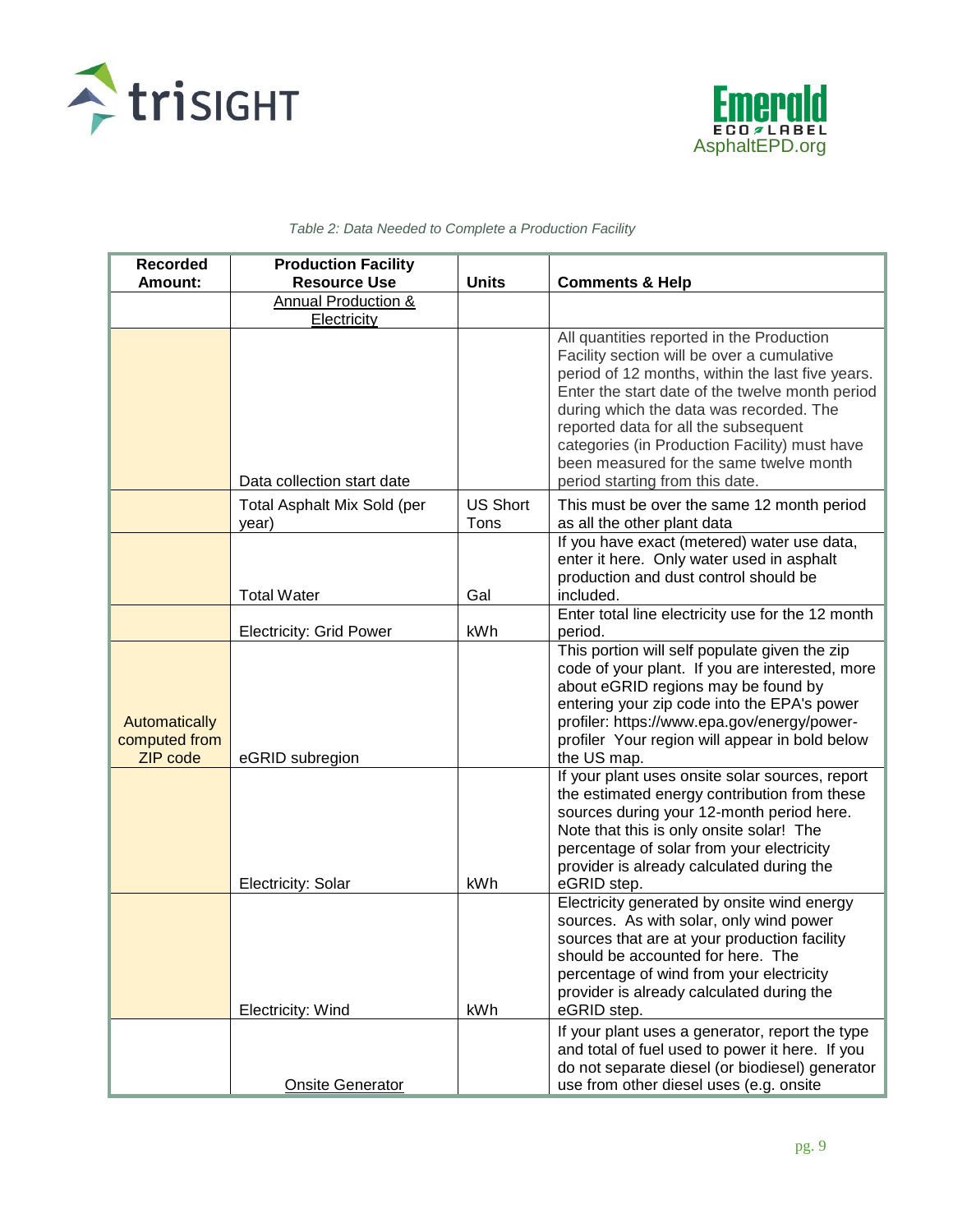



| <b>Recorded</b> | <b>Production Facility</b> |                           |                                                                                                                                                                                                                                                                                                |
|-----------------|----------------------------|---------------------------|------------------------------------------------------------------------------------------------------------------------------------------------------------------------------------------------------------------------------------------------------------------------------------------------|
| Amount:         | <b>Resource Use</b>        | <b>Units</b>              | <b>Comments &amp; Help</b>                                                                                                                                                                                                                                                                     |
|                 |                            |                           | equipment like loaders), put ALL diesel (or<br>biodiesel) used per year here.                                                                                                                                                                                                                  |
|                 | Diesel                     | Gal                       |                                                                                                                                                                                                                                                                                                |
|                 | <b>Biodiesel</b>           | Gal                       |                                                                                                                                                                                                                                                                                                |
|                 | <b>Biodiesel Grade</b>     |                           | Report biodiesel grade as percent biodiesel in<br>a biodiesel/petroleum diesel mix. E.g. If you<br>are using B20 Biodiesel, enter "20" as the<br>biodiesel grade                                                                                                                               |
|                 | <b>Burners</b>             |                           | Enter the amount of each energy source used<br>to power the burners at the plant during the 12<br>month period. Enter "0" if you do not use a<br>certain type of fuel. Check that you are<br>correctly reporting units.                                                                        |
|                 | <b>Natural Gas</b>         | ccf, Mcf,<br><b>MMbtu</b> | Check that you have chosen the correct units<br>-- this is one of the most common mistakes in<br>the EPD creation process.                                                                                                                                                                     |
|                 | Propane                    | Gal                       |                                                                                                                                                                                                                                                                                                |
|                 | Diesel                     | Gal                       |                                                                                                                                                                                                                                                                                                |
|                 | <b>Biodiesel</b>           | Gal                       |                                                                                                                                                                                                                                                                                                |
|                 | <b>Biodiesel Grade</b>     |                           | Report biodiesel grade as percent biodiesel in<br>a biodiesel/petroleum diesel mix. E.g. If you<br>are using B20 Biodiesel, enter "20" as the<br>biodiesel grade                                                                                                                               |
|                 | Recycled Fuel Oil          |                           |                                                                                                                                                                                                                                                                                                |
|                 | Oil Heater                 |                           | Enter the amount of each energy source used<br>to power the oil heaters at the plant during the<br>12-month period. Enter "0" if you do not use a<br>certain type of fuel. If you do not track the fuel<br>usage of the oil heater separately, enter the<br>usage under the "Burners" section. |
|                 | <b>Natural Gas</b>         | Mcf or<br><b>MMbtu</b>    | Check that you have chosen the correct units<br>-- this is one of the most common mistakes in<br>the EPD creation process.                                                                                                                                                                     |
|                 | Propane                    | Gal                       |                                                                                                                                                                                                                                                                                                |
|                 | Diesel                     | Gal                       |                                                                                                                                                                                                                                                                                                |
|                 | Biodiesel                  | Gal                       |                                                                                                                                                                                                                                                                                                |
|                 | <b>Biodiesel Grade</b>     |                           | Report biodiesel grade as percent biodiesel in<br>a biodiesel/petroleum diesel mix. E.g. If you<br>are using B20 Biodiesel, enter "20" as the<br>biodiesel grade                                                                                                                               |
|                 | Recycled Fuel Oil          |                           |                                                                                                                                                                                                                                                                                                |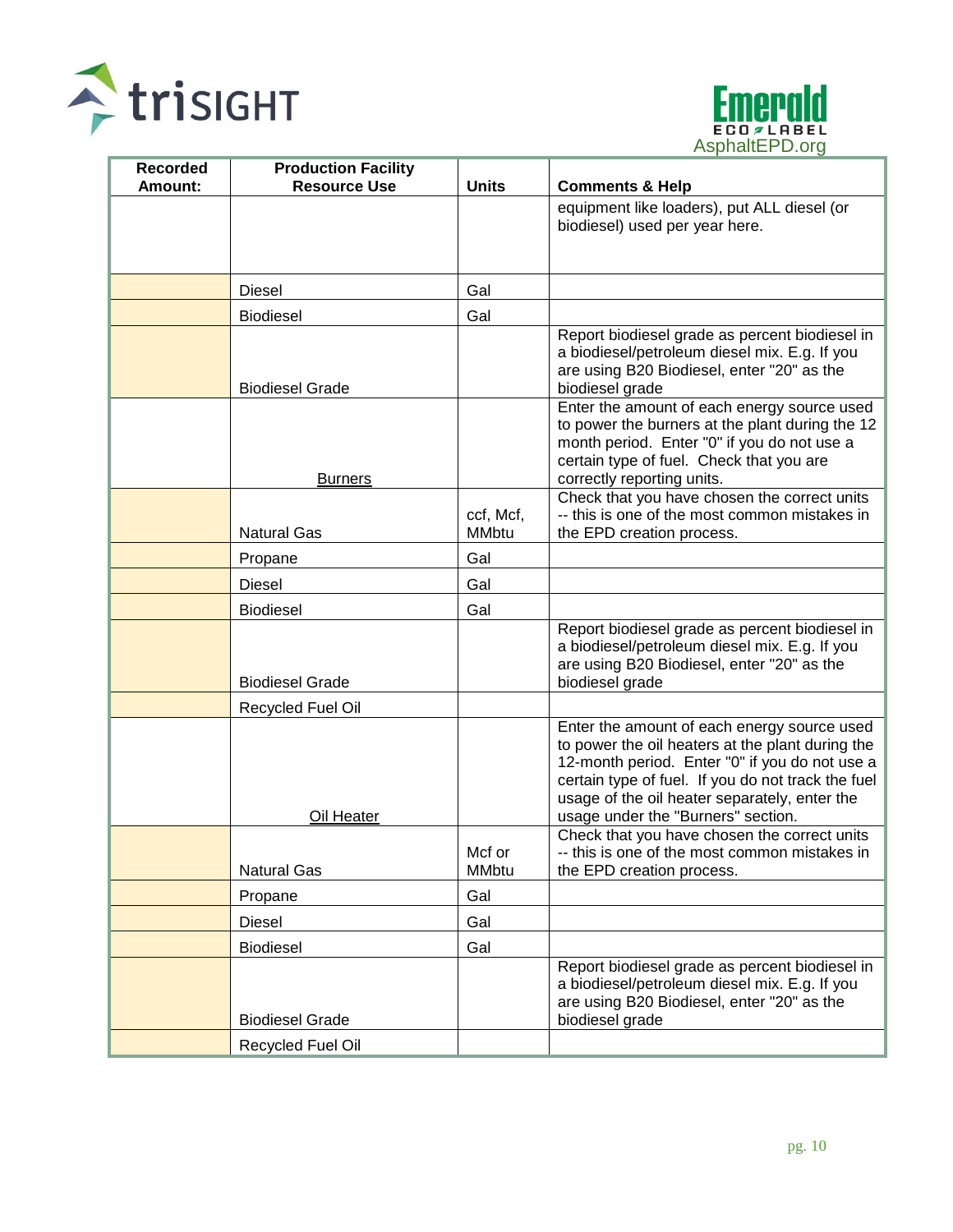



| <b>Recorded</b> | <b>Production Facility</b> |                        |                                                                                                                                                                                                                                                                                                                                                                        |
|-----------------|----------------------------|------------------------|------------------------------------------------------------------------------------------------------------------------------------------------------------------------------------------------------------------------------------------------------------------------------------------------------------------------------------------------------------------------|
| Amount:         | <b>Resource Use</b>        | <b>Units</b>           | <b>Comments &amp; Help</b>                                                                                                                                                                                                                                                                                                                                             |
|                 | Equipment                  |                        | Enter the amount of each energy source used<br>to power equipment (e.g. Loaders) at the plant<br>during the 12 month period. Enter "0" if you<br>do not use a certain type of fuel. If you do not<br>track the fuel usage of the equipment<br>separately, enter the usage under the "Onsite"<br>Generator" section if diesel, and "Burners"<br>section if natural gas. |
|                 | <b>Diesel</b>              | Gal                    |                                                                                                                                                                                                                                                                                                                                                                        |
|                 | <b>Natural Gas</b>         | Mcf or<br><b>MMbtu</b> | Check that you have chosen the correct units<br>-- this is one of the most common mistakes in<br>the EPD creation process.                                                                                                                                                                                                                                             |

Next you will enter your material suppliers.

#### Step 3: Enter Material Suppliers (lines 44-78 of EPD Data Gathering)

In the EPD tool, materials are split into four categories:

- 1. Binders (including additives and modifiers added at the terminal)
- 2. Aggregates
- 3. Binder additives
- 4. Mix additives

To create a material in any of these categories, you will first have to create a supplier for the material. Click on the "New" button to the right of the type of material you'd like to create (Figure 7).



*Figure 7: Creating a New Material*

Then click on the New Supplier button on the right side of the page (Figure 8). Enter information about your supplier, and then click submit.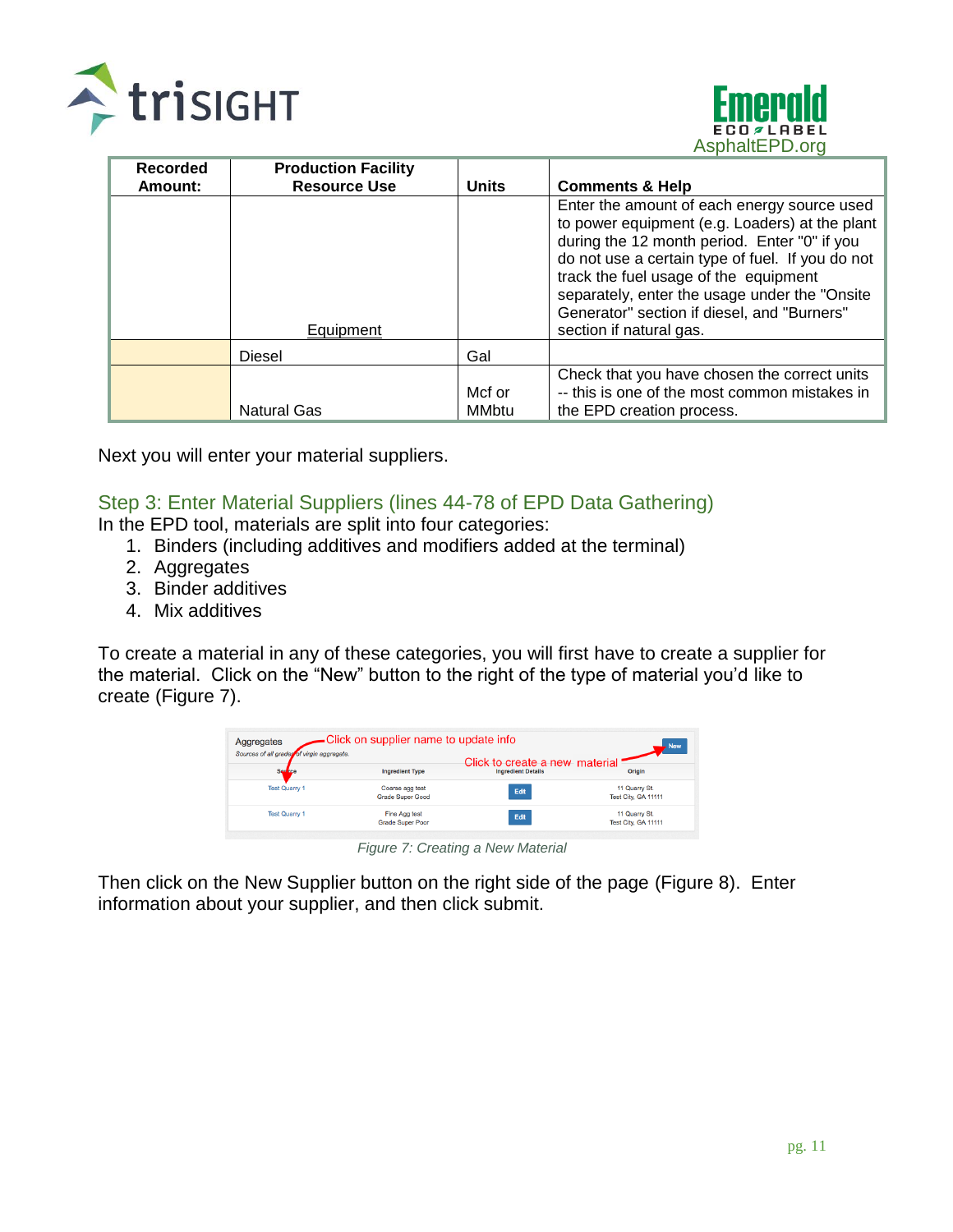



| Define a New Binder                                                                                 |            |
|-----------------------------------------------------------------------------------------------------|------------|
| Create a new source                                                                                 |            |
| <b>Select Source</b>                                                                                | <b>New</b> |
| Select a supplier company. Please ensure a company has not already been defined before adding a new |            |
| supplier.                                                                                           |            |
| Sources already made will appear in this menu                                                       |            |
| Source*                                                                                             |            |
|                                                                                                     |            |
| Test Quarry 1 in Test City, GA                                                                      |            |
| ABC Additive Corp. in test city, GA                                                                 |            |
| <b>UPPCO</b> in Test City, AK                                                                       |            |
| Webinar Test Refinery in Refinery City, GA                                                          |            |
| inder Details                                                                                       |            |
| Ingredient name*                                                                                    |            |
|                                                                                                     |            |
|                                                                                                     |            |
|                                                                                                     |            |
| <b>Description</b>                                                                                  |            |
|                                                                                                     |            |
| Use a unique name (it will appear later in dropdown menus)                                          |            |
|                                                                                                     |            |
|                                                                                                     |            |
|                                                                                                     |            |

Refer the EPD Data Gathering sheet, lines 44-78, or Table 3 for guidance on individual entries. Take note of the following distinctions:

- 1. Binder additives are any additives put in the binder *at your production facility.*
- 2. If your binder is modified at the terminal, you would enter this when you create the binder rather than creating it under the binder additive category. See the Binder section of Table 3 for more info and Figure 9 for illustration.
- 3. Mix additives are additives put directly in the mix, like fly ash or fibers.
- 4. RAP and RAS will be added during the next step, Mix Definition.

| <b>Additives and Modifiers</b>          | What percent of the binder mass is the additive?     |
|-----------------------------------------|------------------------------------------------------|
| <b>Additive or Modifier*</b>            | Percent of Binder by Mass*                           |
| Plastic - Ethylene-vinyl<br>atate (EVA) | %<br>remove                                          |
| <b>Additive or Modifier*</b>            | Select the type from the pulldown of Binder by Mass* |
| V None                                  | Click here to include more additives<br>remove       |

*Figure 9: Additives & Modifiers Added at the Terminal*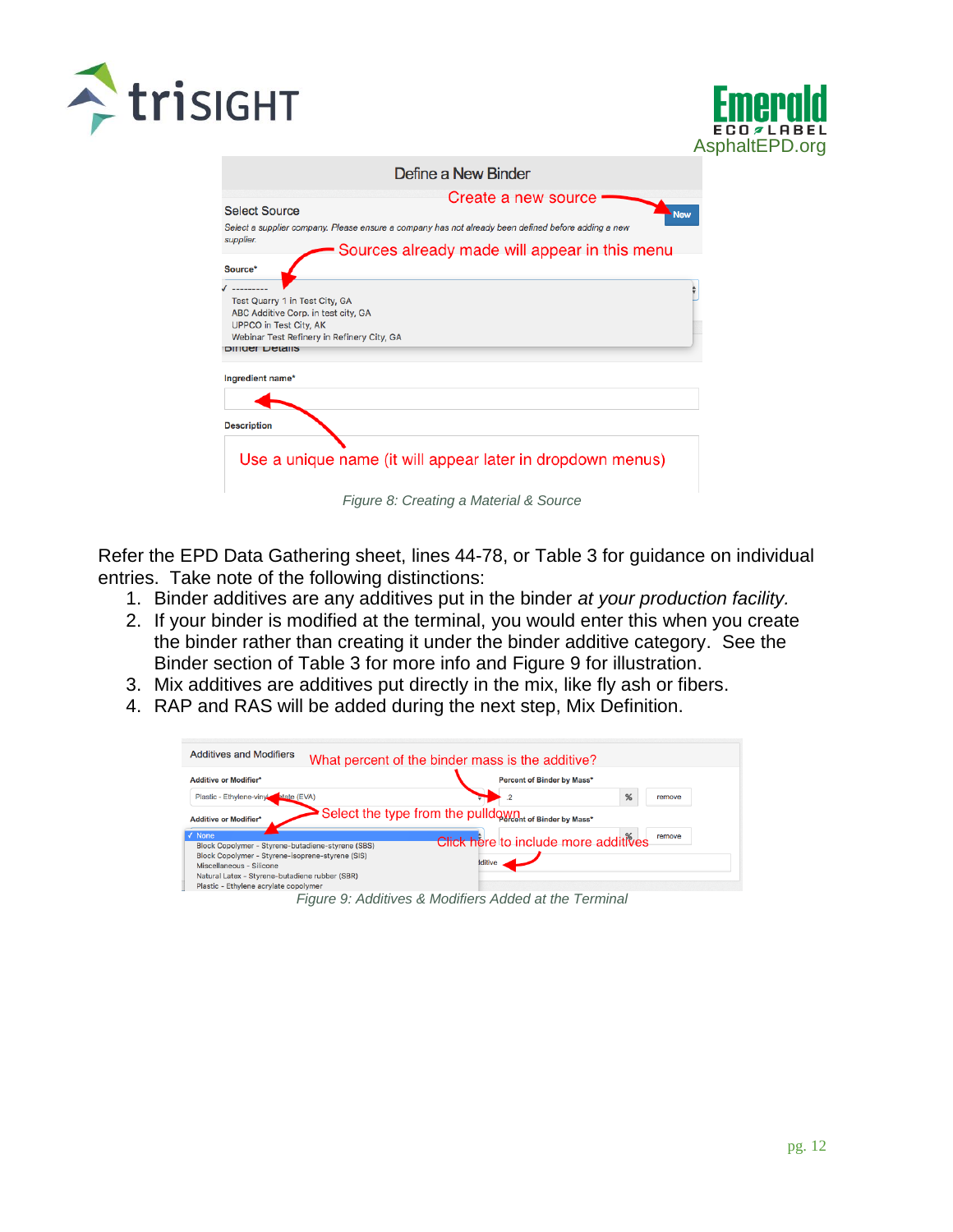



|  | Table 3: Data Needed for Materials & Sources |
|--|----------------------------------------------|
|--|----------------------------------------------|

| <b>Recorded</b> |                                |                                                                                                                                                                                                                                                                                            |
|-----------------|--------------------------------|--------------------------------------------------------------------------------------------------------------------------------------------------------------------------------------------------------------------------------------------------------------------------------------------|
| <b>Amount</b>   | <b>Materials &amp; Sources</b> | <b>Comments &amp; Help</b>                                                                                                                                                                                                                                                                 |
|                 | <b>Binders</b>                 | You may enter multiple binders; This sheet has just one in the<br>interest of space.                                                                                                                                                                                                       |
|                 | Source Name                    | What is the name of your supplier?                                                                                                                                                                                                                                                         |
|                 | <b>Contact Name</b>            | The name and contact information of a person at the supplier<br>is required in the case of a data verification audit (rare). This<br>contact data will remain confidential at all times, and they will<br>not be contacted except in the case of a material data audit.                    |
|                 | <b>Contact Email</b>           |                                                                                                                                                                                                                                                                                            |
|                 | Source Physical Address        | This is used to verify the physical distance travelled by the<br>binder to get to your production facility in the case of a data<br>audit.                                                                                                                                                 |
|                 | Ingredient Name (Binder)       | This is the unique name of this binder.                                                                                                                                                                                                                                                    |
|                 | Description                    | This is a non-required field where you may make notes about<br>the particulars of the binder.                                                                                                                                                                                              |
|                 | Additive or Modifier           | If your binder is modified AT THE TERMINAL, select from a<br>pulldown of typical binder additives or modifiers. Multiple<br>modifiers may be entered here. If you modify your binder<br>yourselves at your plant, enter that in the Binder Additives<br>section below, starting at row 62. |
|                 | Percent of Binder by Mass      | Enter the percentage of the binder (by mass) of each modifier<br>or additive. Typical values are 0.1 to 1.0%. Again, only enter<br>additives or modifiers added at the terminal.                                                                                                           |
|                 | <b>Aggregates</b>              | You can (and probably will enter multiple aggregates; This<br>sheet has just one in the interest of space.                                                                                                                                                                                 |
|                 | Source Name                    | What is the name of your supplier?                                                                                                                                                                                                                                                         |
|                 | <b>Contact Name</b>            | The name and contact information of a person at the supplier<br>is required in the case of a data verification audit (rare). This<br>contact data will remain confidential at all times, and they will<br>not be contacted except in the case of a material data audit.                    |
|                 | <b>Contact Email</b>           |                                                                                                                                                                                                                                                                                            |
|                 | <b>Source Physical Address</b> | This is used to verify the physical distance travelled by the<br>aggregate to get to your production facility in the case of a<br>data audit.                                                                                                                                              |
|                 | Aggregate Grade                | This is the unique name you use to refer to this aggregate at<br>your production facility.                                                                                                                                                                                                 |
|                 | Description                    | This is a non-required field where you may make notes about<br>the particulars of the aggregate.                                                                                                                                                                                           |
|                 | <b>Binder Additives</b>        | Only enter additives added to binder at your production facility.<br>If your minder is modified at the terminal, that would be<br>entered under the "Binders" section. You may enter multiple<br>binder additives; This sheet has just one in the interest of<br>space.                    |
|                 | Source Name                    | What is the name of your supplier?                                                                                                                                                                                                                                                         |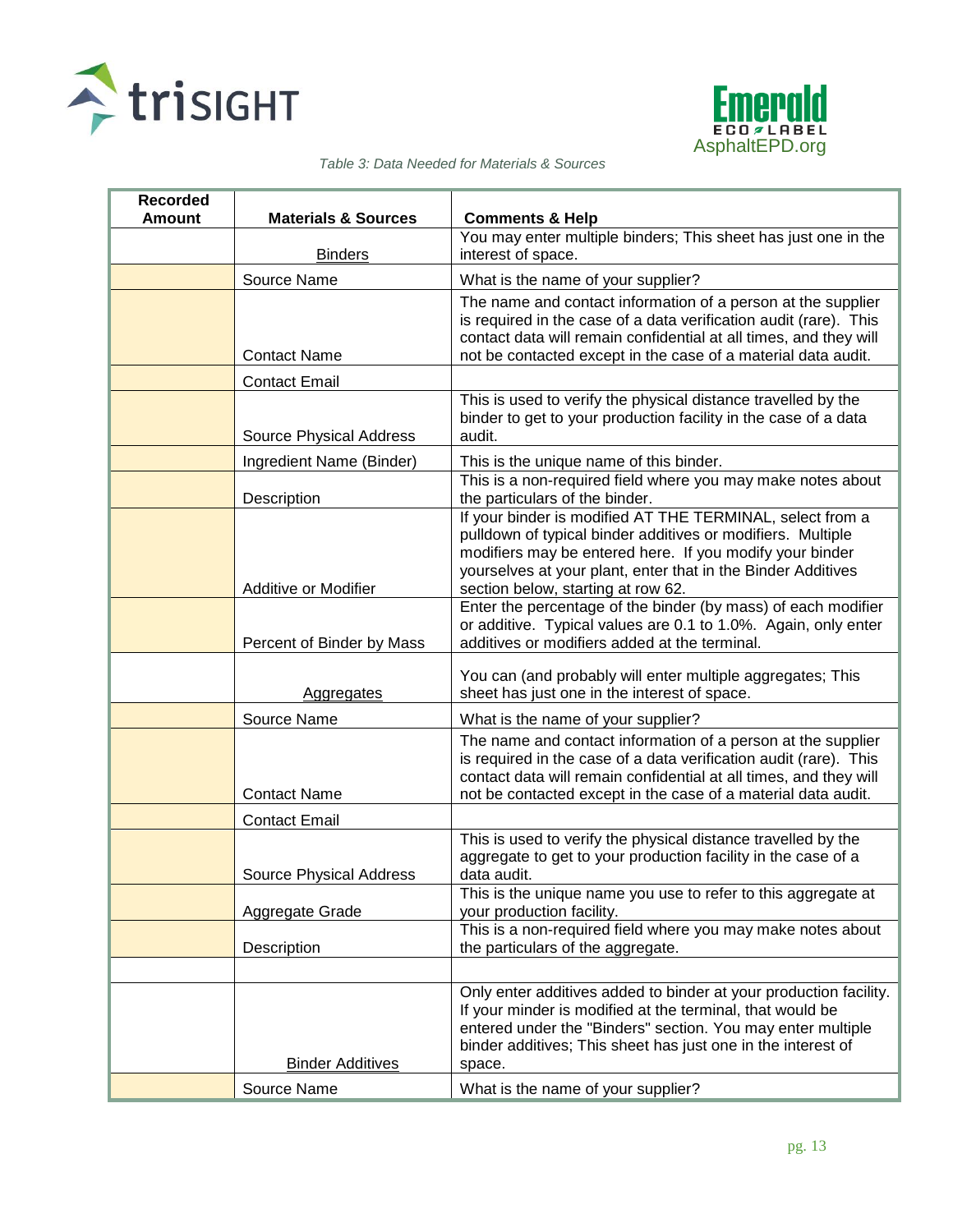



| <b>Recorded</b> |                                                 |                                                                                                                                   |
|-----------------|-------------------------------------------------|-----------------------------------------------------------------------------------------------------------------------------------|
| <b>Amount</b>   | <b>Materials &amp; Sources</b>                  | <b>Comments &amp; Help</b>                                                                                                        |
|                 |                                                 | The name and contact information of a person at the supplier<br>is required in the case of a data verification audit (rare). This |
|                 |                                                 | contact data will remain confidential at all times, and they will                                                                 |
|                 | <b>Contact Name</b>                             | not be contacted except in the case of a material data audit.                                                                     |
|                 | <b>Contact Email</b>                            |                                                                                                                                   |
|                 |                                                 | This is used to verify the physical distance travelled by the                                                                     |
|                 |                                                 | binder additive to get to your production facility in the case of a                                                               |
|                 | Source Physical Address                         | data audit.                                                                                                                       |
|                 |                                                 | This is the unique name of the binder additive. Again, this                                                                       |
|                 |                                                 | section is for binder modifiers or additives you add to binder at                                                                 |
|                 |                                                 | your production facility. If you purchase your binder with                                                                        |
|                 | Ingredient Name (Binder                         | additives already present (they are added at the terminal),                                                                       |
|                 | Additive)                                       | enter them in the Binder section (above, row 52)                                                                                  |
|                 | Ingredient Category                             | Select from a pulldown menu of typical modifier and additive<br>types.                                                            |
|                 |                                                 | This is a non-required field where you may make notes about                                                                       |
|                 | Description                                     | the binder additive.                                                                                                              |
|                 |                                                 |                                                                                                                                   |
|                 |                                                 | You may enter multiple mix additives; This sheet has just one                                                                     |
|                 | Mix Additives                                   | in the interest of space.                                                                                                         |
|                 | Source Name                                     | What is the name of your supplier?                                                                                                |
|                 |                                                 | The name and contact information of a person at the supplier                                                                      |
|                 |                                                 | is required in the case of a data verification audit (rare). This                                                                 |
|                 |                                                 | contact data will remain confidential at all times, and they will                                                                 |
|                 | <b>Contact Name</b>                             | not be contacted except in the case of a material data audit.                                                                     |
|                 | <b>Contact Email</b>                            |                                                                                                                                   |
|                 |                                                 | This is used to verify the physical distance travelled by the mix                                                                 |
|                 |                                                 | additive to get to your production facility in the case of a data                                                                 |
|                 | Source Physical Address<br>Ingredient Name (Mix | audit.                                                                                                                            |
|                 | Additive)                                       | This is the unique name of the mix additive.                                                                                      |
|                 |                                                 |                                                                                                                                   |
|                 | <b>Ingredient Category</b>                      | Select from a pulldown menu of typical mix additives.<br>This is a non-required field where you may make notes about              |
|                 | Description                                     | the particulars of the mix additive.                                                                                              |

#### Step 4: Defining a Mix (lines 90-208 in EPD Data Gathering)

Once all of the suppliers and materials needed for a given asphalt mix are created, the final step is to define the mix.

First, you must select whether you want the EPD for this mix to be available on the Published EPDs page (recommended). Use the check box on the top right of the page to allow your EPD to appear on the page targeted at potential buyers, who can search by state for manufacturers who have asphalt mixes with EPDs.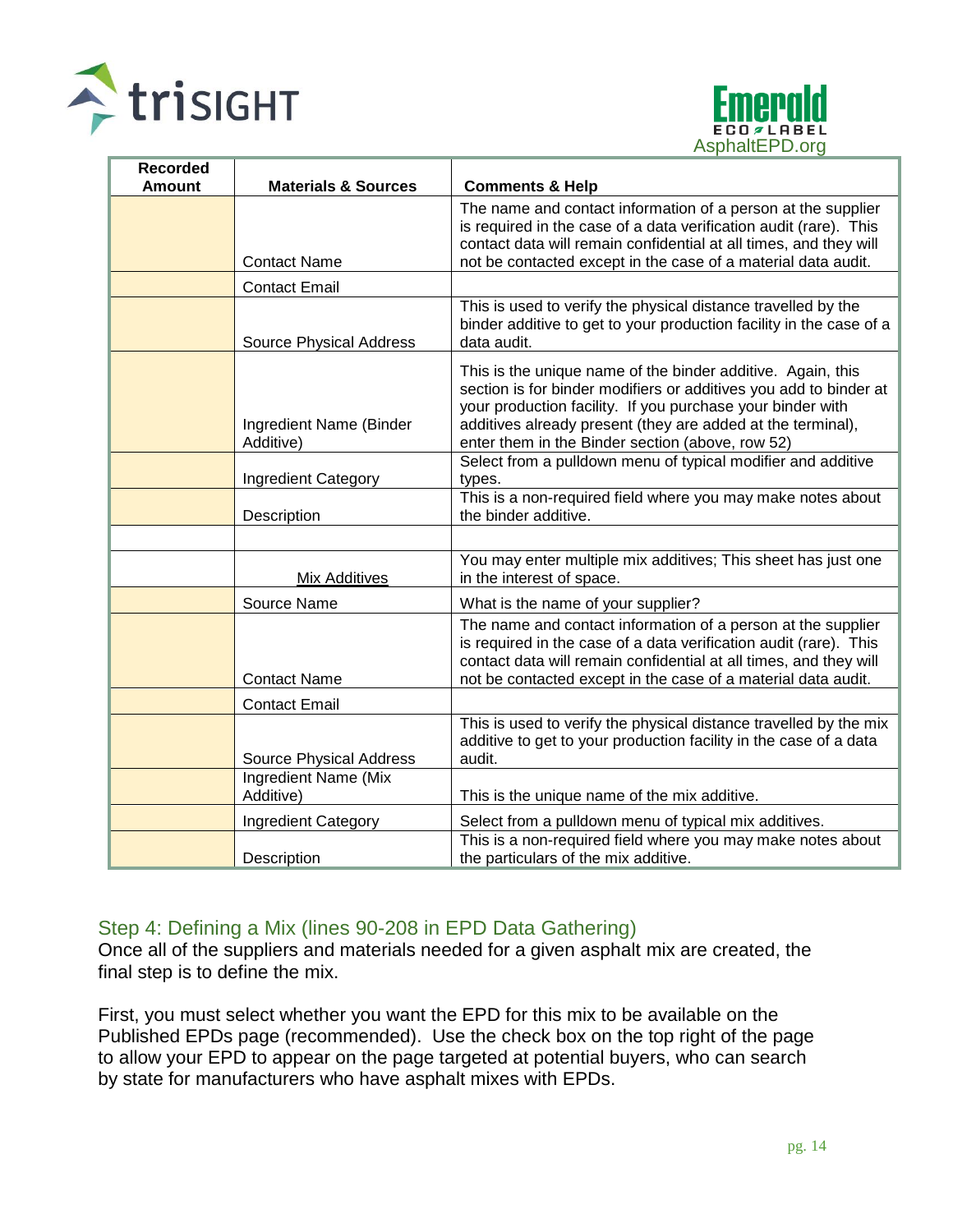



It is very important to note that the Emerald Eco-Label tool assumes that you track your aggregates, mix additives, and binder additives added at your production facility as a percentage of the total mass of the mix. If instead you track your aggregate as a percentage of the mass of aggregates only, and/or binder additives as a percentage of the mass of binders only, you have two options:

- 1. You can use the EPD Data Gathering sheet **MIX FORM B** (lines 149 to 208) to automatically convert your mass percentages by entering your data in the yellow boxes, then using the converted percentages in the red boxes in the Emerald Eco-Label Tool, or
- 2. Use the following equations:
	- a. Aggregate (percentage of total mass) = Aggregate (percentage of aggregate mass)/100 \* Percentage of total mass that is aggregates
	- b. Binder Additive (percentage of total mass) = Binder Additive (percentage of binder mass)/100 \* Percentage of total mass that is binder

So if your mix is 8% binder and 92% aggregate, and a binder additive is 2% of the binder, and a coarse aggregate is 80% of the aggregate mass, the coarse aggregate value entered into the tool is 80% / 100 \* 92% = 73.6%, and the binder additive value entered into the tool is  $2\%$  / 100  $*$  8% = 0.16%.

Once you have all of your percentages in terms of total mass, you can specify your mix. Select a mix ID that is meaningful —This will appear on the final EPD output. Then enter the materials & percentages, and the one-way mileage they travel to your site (Figures 10 & 11). At any time you can press "Submit" to save an incomplete mix, and return to the Mixes & EPDs page to complete the incomplete mix. Exiting without pressing submit will result in your data being lost.

Refer to the Table 4 or the EPD Data Gathering sheet for guidance on individual entries.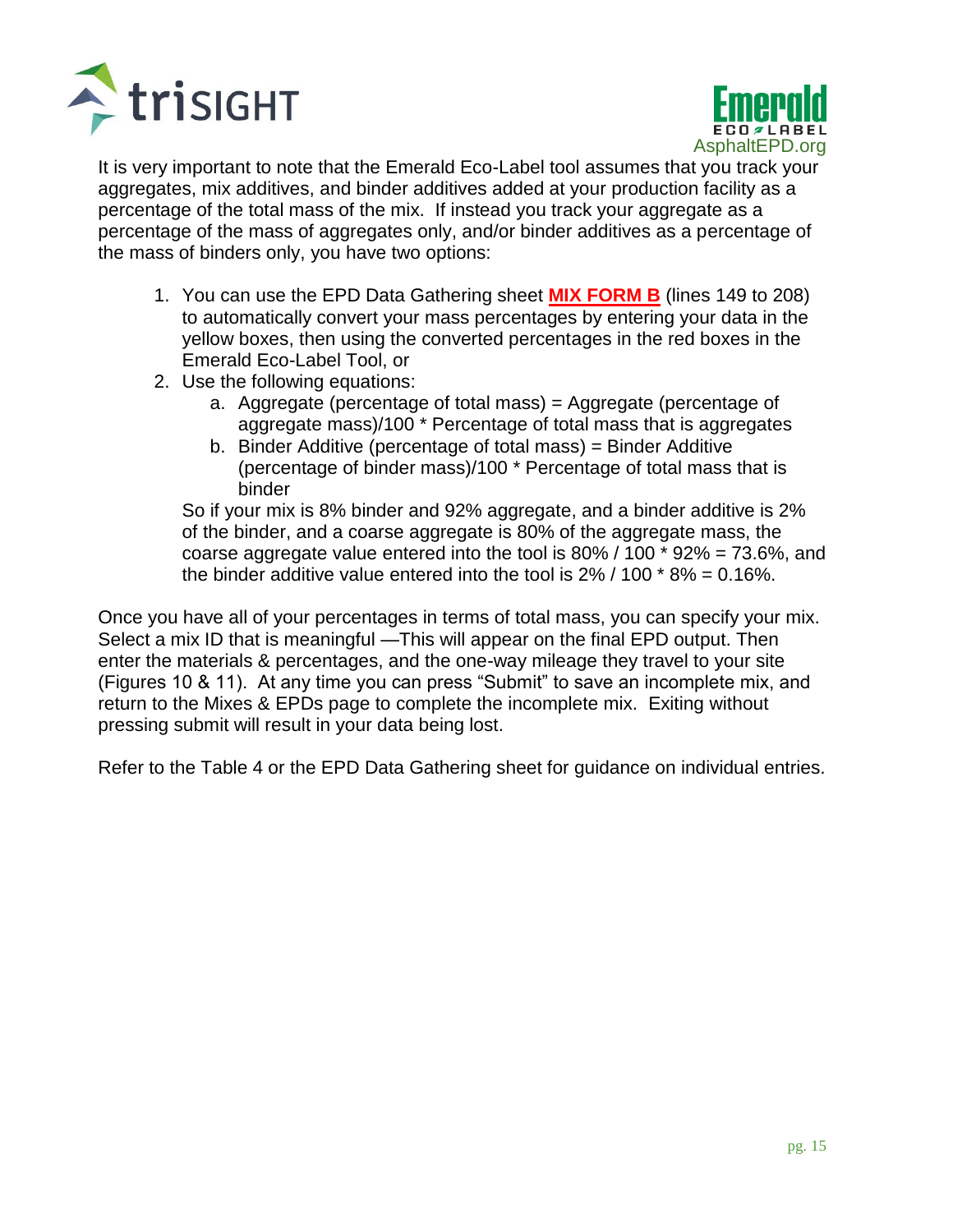



| <b>Mix Overview</b> |  |
|---------------------|--|
|                     |  |

| Mix ID*                                |                                                                                                                |   |                                                                                  |   |
|----------------------------------------|----------------------------------------------------------------------------------------------------------------|---|----------------------------------------------------------------------------------|---|
|                                        |                                                                                                                |   |                                                                                  |   |
| and/or identifier.                     | Enter a meaningful unique identifier for this mix. We suggest you use your company's naming convention         |   |                                                                                  |   |
| <b>Primary Contact*</b>                |                                                                                                                |   | Select from the pulldown menu. Does not need to be the Tech. Lead                |   |
|                                        |                                                                                                                |   |                                                                                  |   |
| generated for this mix design.         | Identify a primary contact person for this mix. This person's contact information will be included on all EPDs |   |                                                                                  |   |
| <b>Min Production Temperature*</b>     | <b>Max Production Temperature*</b>                                                                             |   | <b>Temperature Units*</b>                                                        |   |
|                                        |                                                                                                                |   | Fahrenheit                                                                       | ÷ |
| Minimum temperature of mix production. | Maximum temperature of mix production.                                                                         |   | Ensure correct units are selected.                                               |   |
| <b>Percent RAP by Mass</b>             | What % of your RAP is binder?                                                                                  |   | <b>RAP Binder Percentage</b>                                                     |   |
|                                        |                                                                                                                | % |                                                                                  | % |
|                                        | Recycled Asphalt Payement used, as percent of total mix mass. Value should be between 0 and 100.               |   | Mass percent of RAP due to binder content. Value<br>should be between 0 and 100. |   |
| <b>Percent RAS by Mass</b>             |                                                                                                                |   |                                                                                  |   |
|                                        |                                                                                                                | % |                                                                                  |   |
|                                        | Recycled Asphalt Shingles used, as percent of total mix mass. Value should be between 0 and 100.               |   |                                                                                  |   |
| <b>Percent Baghouse Fines by Mass</b>  |                                                                                                                |   | No travel distances are needed for RAP, RAS, and baghouse fines                  |   |
|                                        |                                                                                                                |   |                                                                                  |   |

*Figure 10: Defining a Mix*

| Aggregate                                                                                                                                             |              |                                                                                                                        |                          |                                       |              |        |  |
|-------------------------------------------------------------------------------------------------------------------------------------------------------|--------------|------------------------------------------------------------------------------------------------------------------------|--------------------------|---------------------------------------|--------------|--------|--|
| Identify all aggregates used in this mix.                                                                                                             |              |                                                                                                                        |                          |                                       |              |        |  |
| Ingredient*                                                                                                                                           |              | Select materials defined in Step 3 from pulldown                                                                       |                          | Percent of Mix by Mass*               |              |        |  |
| [coarse] Coarse agg test from Test Quarry 1                                                                                                           |              |                                                                                                                        |                          | 66                                    | %            | remove |  |
| <b>Truck Transport Distance</b>                                                                                                                       |              | <b>Train Transport Distance</b>                                                                                        |                          | <b>Barge Transport Distance</b>       |              |        |  |
| 17                                                                                                                                                    | <b>Miles</b> |                                                                                                                        | <b>Miles</b>             |                                       | <b>Miles</b> |        |  |
| One-way distance. Default is 50 miles.                                                                                                                |              | One-way distance.                                                                                                      |                          | One-way distance.                     |              |        |  |
| <b>Document</b><br>Data Requirements.docx<br>Choose File<br>Please attach a file that documents the use of this ingredient in this mix, if available. |              |                                                                                                                        |                          | All percentages are by total mix mass |              |        |  |
|                                                                                                                                                       |              |                                                                                                                        |                          |                                       |              |        |  |
|                                                                                                                                                       |              |                                                                                                                        |                          | Percent of Mix by Mass*               |              |        |  |
| [fine] Fine Agg test from Test Quarry 1                                                                                                               |              |                                                                                                                        | ÷                        | 15                                    | %            | remove |  |
|                                                                                                                                                       |              | <b>Train Transport Distance</b>                                                                                        |                          | <b>Barge Transport Distance</b>       |              |        |  |
| 17                                                                                                                                                    | <b>Miles</b> |                                                                                                                        | Miles                    |                                       | <b>Miles</b> |        |  |
|                                                                                                                                                       |              | One-way distance.                                                                                                      |                          | One-way distance.                     |              |        |  |
|                                                                                                                                                       |              |                                                                                                                        |                          |                                       |              |        |  |
| Choose File No file chosen                                                                                                                            |              | A material may travel by any combination of truck, train, & barge                                                      |                          |                                       |              |        |  |
| Ingredient*<br><b>Truck Transport Distance</b><br>One-way distance. Default is 50 miles<br>Document                                                   |              | Please attach a file that documents the use of this ingredient in this mix-if-criatione. • Click to add more materials |                          |                                       |              |        |  |
|                                                                                                                                                       |              |                                                                                                                        |                          |                                       |              |        |  |
|                                                                                                                                                       |              |                                                                                                                        | Add additional aggregate |                                       |              |        |  |

*Figure 11: Mix Definition, Continued*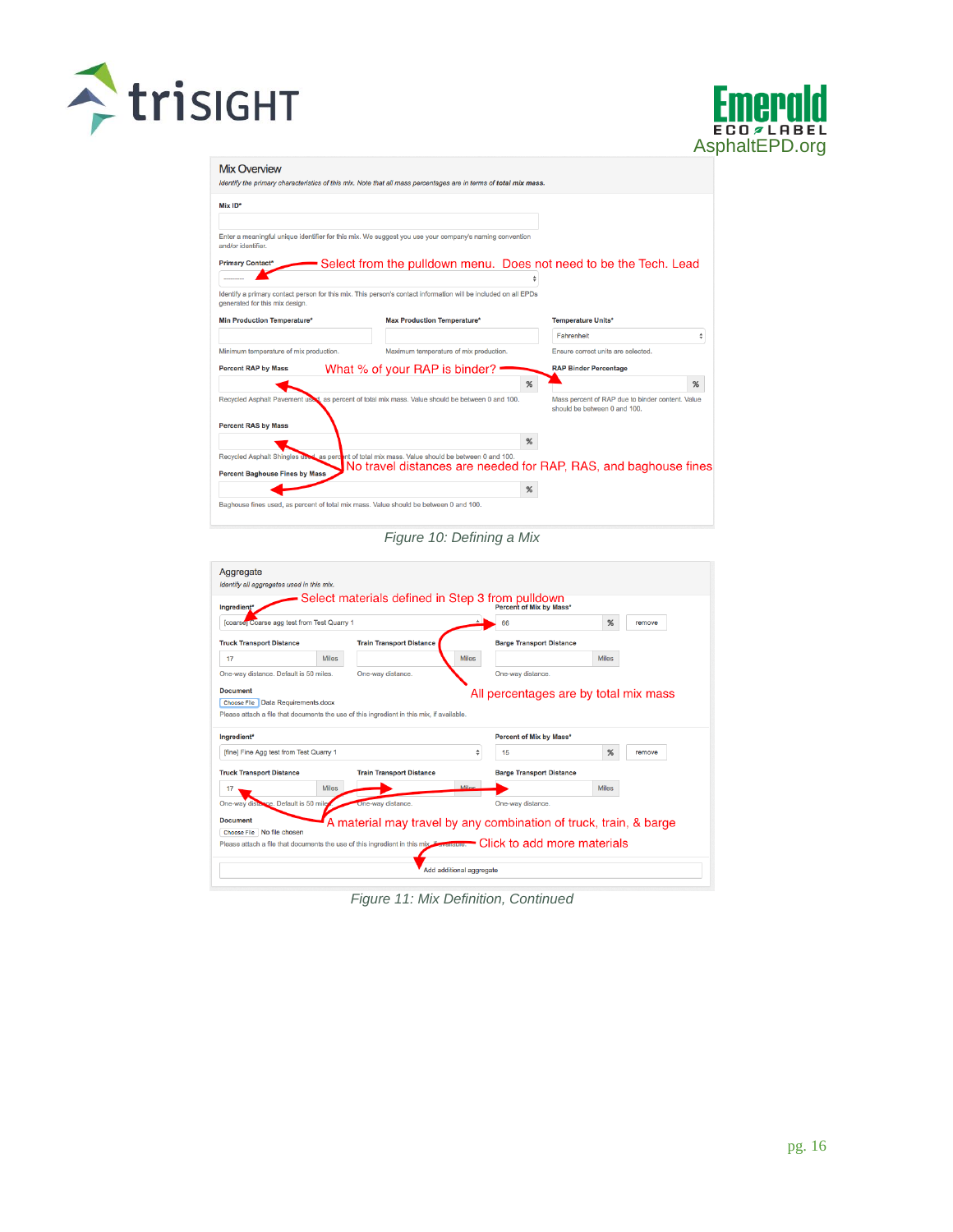



*Table 4: Mix Definition*

| <b>Recorded</b><br><b>Amount</b> | <b>MIX FORM A</b>              | <b>Units</b>             | Use <b>MIX FORM A ONLY</b> if you calculate<br>aggregate content as a percent of total mix<br>weight. If you calculate agg content as a<br>percent of total agg weight, use <b>MIX FORM B</b><br>to convert your percentages to a "per ton<br>mix" basis. |
|----------------------------------|--------------------------------|--------------------------|-----------------------------------------------------------------------------------------------------------------------------------------------------------------------------------------------------------------------------------------------------------|
|                                  | Mix ID                         |                          | Enter the unique name of the mix.                                                                                                                                                                                                                         |
|                                  | <b>Primary Contact</b>         |                          | Select who will be the primary contact for the<br>EPD for this mix from a pulldown list of<br>people at your Organization.                                                                                                                                |
|                                  | Minimum Temperature            | Fahrenheit<br>or Celsius | What is the lowest temperature the mix is<br>created at?                                                                                                                                                                                                  |
|                                  | Maximum Temperature            | Fahrenheit<br>or Celsius | What is the highest temperature the mix is<br>created at?                                                                                                                                                                                                 |
|                                  | RAP Percent by Mass            | percent                  | What percent of the mix (by mass) is RAP?<br>Mileage for RAP is automatically set by the<br>Product Category Rules (PCR) to be 50 miles<br>for all applications.                                                                                          |
|                                  | <b>RAP Binder Percentage</b>   | percent                  | What percent of the RAP is binder (by<br>mass)?                                                                                                                                                                                                           |
|                                  | RAS Percent by Mass            |                          | What percent of the mix (by mass) is RAS?<br>Mileage for RAS is automatically set by the<br>Product Category Rules (PCR) to be 50 miles<br>for all applications.                                                                                          |
|                                  | Percent Baghouse Fines by Mass | percent                  | What percent of the total mix mass do<br>baghouse fines comprise. Mileage for<br>baghouse fines is automatically 0 miles for all<br>applications.                                                                                                         |
|                                  | <b>Aggregates</b>              |                          |                                                                                                                                                                                                                                                           |
|                                  | Aggregate 1                    |                          | In the EPD Tool, you will select from a drop<br>down mix of the sources you have created in<br>the "Material Sources" section above. For<br>now, enter the names in the underlined<br>sections for your reference.                                        |
|                                  | Amount per ton mix             | percent                  | Enter the percent of Aggregate 1 in each ton<br>of mix                                                                                                                                                                                                    |
|                                  |                                |                          | Enter the distance traveled by Aggregate 1<br>by truck to get to your production facility. A<br>material may be moved by one or several                                                                                                                   |
|                                  | Truck transport distance       | miles                    | types of transport.<br>Enter the distance traveled by Aggregate 1                                                                                                                                                                                         |
|                                  | Train transport distance       | miles                    | by rail to get to your production facility.                                                                                                                                                                                                               |
|                                  | Barge transport distance       | miles                    | Enter the distance traveled by Aggregate 1<br>by barge to get to your production facility.                                                                                                                                                                |
|                                  | Aggregate 2                    |                          | See Aggregate 1 for guidance.                                                                                                                                                                                                                             |
|                                  | Amount per ton mix             | percent                  |                                                                                                                                                                                                                                                           |
|                                  | Truck transport distance       | miles                    |                                                                                                                                                                                                                                                           |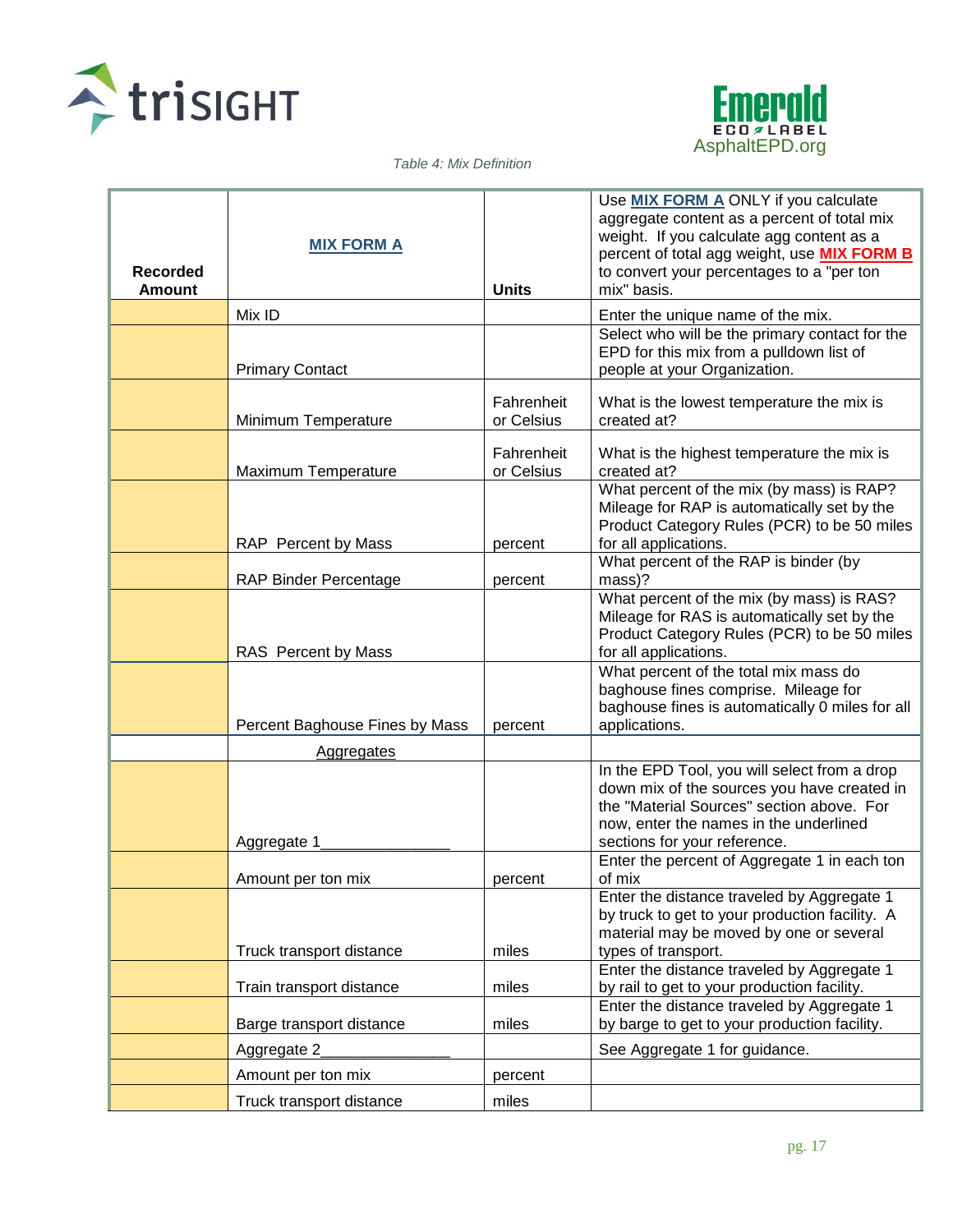



| <b>Recorded</b><br><b>Amount</b> | <b>MIX FORM A</b>               | <b>Units</b> | Use MIX FORM A ONLY if you calculate<br>aggregate content as a percent of total mix<br>weight. If you calculate agg content as a<br>percent of total agg weight, use <b>MIX FORM B</b><br>to convert your percentages to a "per ton<br>mix" basis.                                                                                       |
|----------------------------------|---------------------------------|--------------|------------------------------------------------------------------------------------------------------------------------------------------------------------------------------------------------------------------------------------------------------------------------------------------------------------------------------------------|
|                                  | Train transport distance        | miles        |                                                                                                                                                                                                                                                                                                                                          |
|                                  | Barge transport distance        | miles        |                                                                                                                                                                                                                                                                                                                                          |
|                                  | Aggregate 3                     |              |                                                                                                                                                                                                                                                                                                                                          |
|                                  | Amount per ton mix              | percent      |                                                                                                                                                                                                                                                                                                                                          |
|                                  | Truck transport distance        | miles        |                                                                                                                                                                                                                                                                                                                                          |
|                                  | Train transport distance        | miles        |                                                                                                                                                                                                                                                                                                                                          |
|                                  | Barge transport distance        | miles        |                                                                                                                                                                                                                                                                                                                                          |
|                                  | <b>Binders</b>                  |              |                                                                                                                                                                                                                                                                                                                                          |
|                                  | Binder 1                        |              | In the EPD Tool, you will select from a drop<br>down mix of the sources you have created in<br>the "Material Sources" section.                                                                                                                                                                                                           |
|                                  | Percentage of Mix by Total Mass | percent      | Enter the percent per ton of mix (not binder!)<br>that this binder comprises. Typical values<br>are 4-8% if using one binder, and 0.5-8% if<br>using more than one                                                                                                                                                                       |
|                                  | Train transport distance        | miles        | Enter the distance traveled by Binder 1 by rail<br>to get to your production facility.                                                                                                                                                                                                                                                   |
|                                  | Barge transport distance        | miles        | Enter the distance traveled by Binder 1 by<br>barge to get to your production facility.                                                                                                                                                                                                                                                  |
|                                  | Binder <sub>2</sub>             |              | See Binder 1                                                                                                                                                                                                                                                                                                                             |
|                                  | Percentage in Total Binder      | percent      |                                                                                                                                                                                                                                                                                                                                          |
|                                  | Truck transport distance        | miles        |                                                                                                                                                                                                                                                                                                                                          |
|                                  | Train transport distance        | miles        |                                                                                                                                                                                                                                                                                                                                          |
|                                  | <b>Binder Additives</b>         |              | All items in this section should be entered as<br>a percentage of total mix weight.                                                                                                                                                                                                                                                      |
|                                  | <b>Binder Additive 1</b>        |              | If your binder is modified at the terminal, that<br>should be entered during the "Material<br>Sources" step (See row 52). If you are<br>adding the additives at your plant, select<br>them here. In the EPD Tool, you will select<br>from a drop down mix of the sources you<br>have created in the "Material Sources"<br>section above. |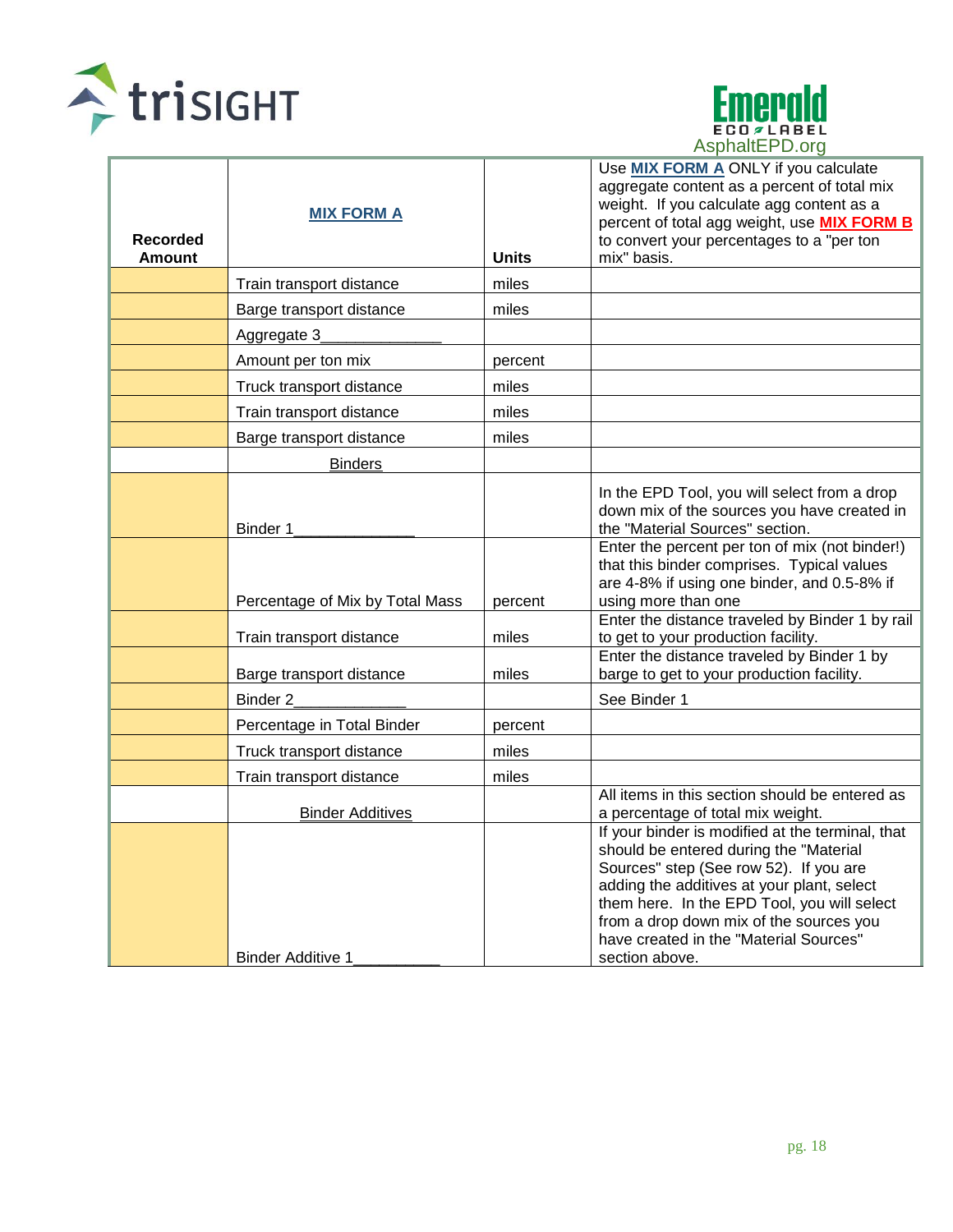



| <b>Recorded</b><br><b>Amount</b> | <b>MIX FORM A</b>          | <b>Units</b> | Use MIX FORM A ONLY if you calculate<br>aggregate content as a percent of total mix<br>weight. If you calculate agg content as a<br>percent of total agg weight, use <b>MIX FORM B</b><br>to convert your percentages to a "per ton<br>mix" basis. |
|----------------------------------|----------------------------|--------------|----------------------------------------------------------------------------------------------------------------------------------------------------------------------------------------------------------------------------------------------------|
|                                  |                            |              | Enter the percent per ton of mix (not binder!)<br>that this binder additive comprises. Typical<br>values are 0.05-1.0%. To convert from % of<br>binder to % of total mix mass, multiply the<br>percentage of the additive in the binder by         |
|                                  | Percentage of Mix by Mass  | percent      | the decimal percentage of the binder in the<br>mix. So, if your additive is 2% of the total<br>binder mass, and your mix is 5% binder, your<br>additive is $2.0\%$ *0.05 = 0.10% of total mix<br>mass.                                             |
|                                  | Train transport distance   | miles        | Enter the distance traveled by Binder<br>Additive 1 by rail to get to your production<br>facility.                                                                                                                                                 |
|                                  | Barge transport distance   | miles        | Enter the distance traveled by Binder<br>Additive 1 by barge to get to your production<br>facility.                                                                                                                                                |
|                                  | <b>Binder Additive 2</b>   |              | See Binder Additive 1                                                                                                                                                                                                                              |
|                                  | Percentage in Total Binder | percent      |                                                                                                                                                                                                                                                    |
|                                  | Truck transport distance   | miles        |                                                                                                                                                                                                                                                    |
|                                  | Train transport distance   | miles        |                                                                                                                                                                                                                                                    |
|                                  | Barge transport distance   | miles        |                                                                                                                                                                                                                                                    |
|                                  | Mix Additives              |              | All items in this section should be entered as<br>a percentage of total mix weight.                                                                                                                                                                |
|                                  | Mix Additive 1             |              | In the EPD Tool, you will select from a drop<br>down mix of the sources you have created in<br>the "Material Sources" section above.                                                                                                               |
|                                  | Amount per ton mix         | percent      | Enter the percent of Mix Additive 1 in each<br>ton of mix                                                                                                                                                                                          |
|                                  | Truck transport distance   | miles        | Enter the distance traveled by Mix Additive 1<br>by truck to get to your production facility. A<br>material may be moved by one or several<br>types of transport.                                                                                  |
|                                  | Train transport distance   | miles        | Enter the distance traveled by Mix Additive 1<br>by rail to get to your production facility.                                                                                                                                                       |
|                                  | Barge transport distance   | miles        | Enter the distance traveled by Mix Additive 1<br>by barge to get to your production facility.                                                                                                                                                      |
|                                  | Mix Additive 2             |              | See Mix Additive 1                                                                                                                                                                                                                                 |
|                                  | Amount per ton mix         | percent      |                                                                                                                                                                                                                                                    |
|                                  | Truck transport distance   | miles        |                                                                                                                                                                                                                                                    |
|                                  | Train transport distance   | miles        |                                                                                                                                                                                                                                                    |
|                                  | Barge transport distance   | miles        |                                                                                                                                                                                                                                                    |